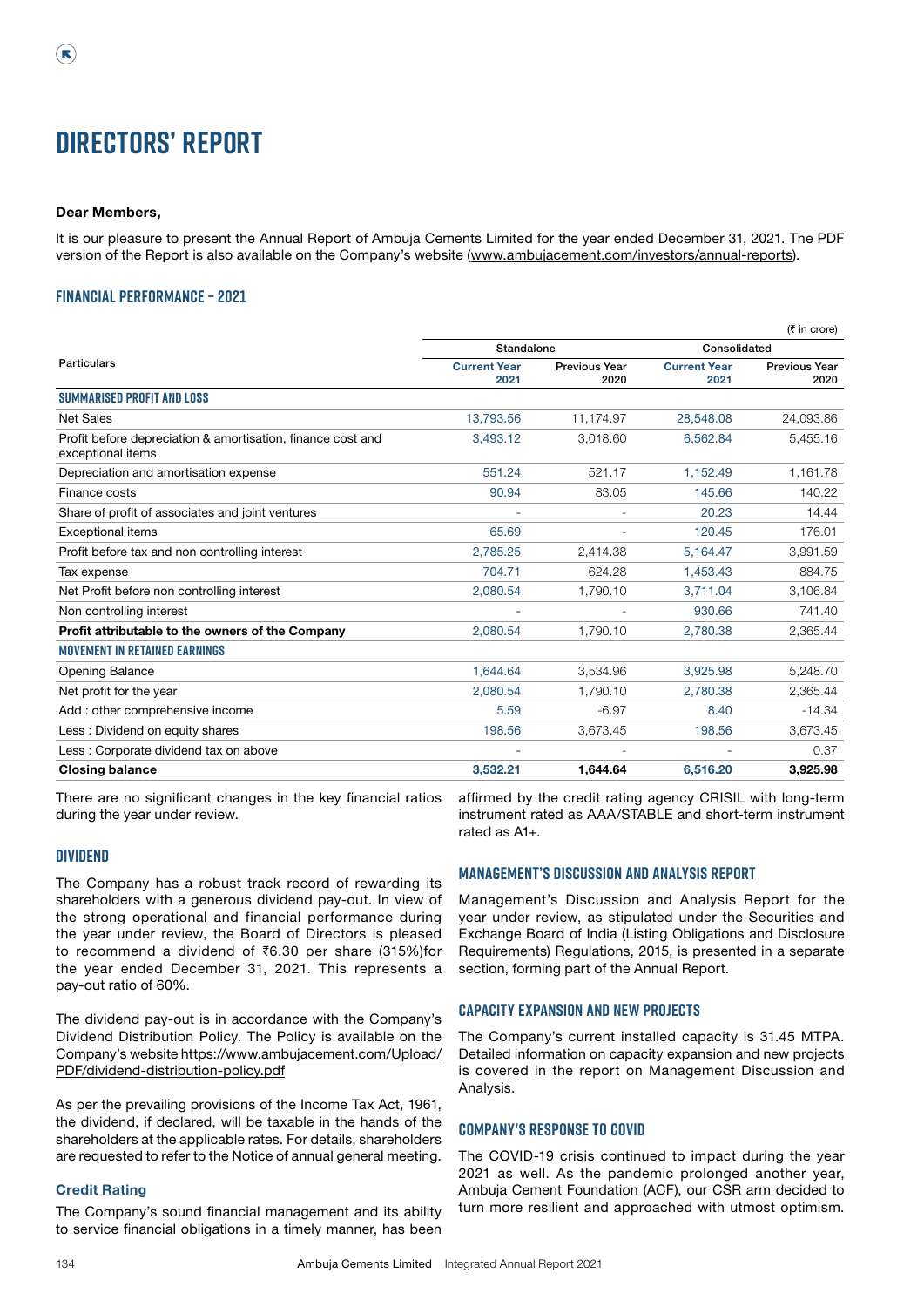The nationwide vaccination drive steered ACF into running awareness campaigns, plying beneficiaries to vaccination centres and offering assistance at vaccination camps. Till date, 27 lakh people are fully vaccinated due to ACF's mobilisation. A community volunteering program called 'Ambuja CoviSAINIK' was also launched offering a cadre of community members to the health administration as volunteering support.

During the year, we launched several health and wellness programs for our employees and stakeholders covering various aspects of physical and emotional wellbeing, counselling support and awareness. In particular, together with health professionals and hospitals across our various locations, we offered COVID-19 related care for our employees and their families. Necessary safety and hygiene protocols like wearing of face masks, social distancing norms, workplace sanitation and employee awareness programmes were followed in compliance with the regulations of the local authorities.

#### **Corporate Social Responsibility (CSR) and Sustainability**

CSR, where we envision prosperous communities around our manufacturing sites has always been part of our DNA and integral to sustainable business practices. Through Ambuja Cement Foundation (ACF), we have reached to 2.81 million people across 3,547 villages in 50 districts spanning 11 states of India.

Through need based assessments and active community engagement and participation, ACF works on thrust areas across sites addressing the social and economic issues of the communities. The core areas include Water Resource Management, Agro-based as well as skill based livelihood development, Healthcare, Women Empowerment and Education.

During the year under review, your Company has spent ₹64.41 crore on CSR activities, which is 3.52% against the mandated 2% of the average net profit of last three years as required under section 135 of the Companies Act, 2013.

The Annual Report on CSR activities and expenditure, as required under sections 134 and 135 of the Companies Act, 2013 read with Rule 8 of the Companies (Corporate social Responsibility Policy) Rules, 2014 and Rule 9 of the Companies (Accounts) Rules, 2014, is provided as **Annexure I** to this Report and the CSR Policy along with the action plan of CSR activities for the Financial Year 2022 is available on the website of the Company.

Our Sustainable Development Plan 2030, 'Building for Tomorrow' is on track and progressing well in four thrust areas for our business; Climate & Energy, Circular Economy, Nature & Environment and Community. Our operational-site level objectives help the respective heads align with and accomplish overall sustainability objectives. With the strides made in 2021 on validated Science Based Targets initiative (SBTi), and Net Zero ambition by 2050, we are aligned towards our parent Holcim's sustainability targets as well as global efforts.

We are also progressing well on our targets in areas such as Waste Heat Recovery System (WHRS), Renewable Energy, Clinker Factor reduction, Energy Efficiency (thermal and electrical), and use of Waste-derived resources/ alternative fuels. These efforts of the Company were highly recognised in various ESG benchmarking and ratings.

It is a matter of pride for all of us to note that Ambuja became 1st ever Cement Company in the World to achieve "A" rating (Leadership) in Water Security CDP 2021. Ambuja was rated A-(Leadership) in CDP Climate Change 2021 also. During the year 2021, Ambuja ranked 5th in the World in Construction Material (COM) Category at the prestigious Dow Jones Sustainability Index (DJSI) 2021, thus, only cement company from India to appear in top 5 in DJSI. In the 'S&P Global Sustainability Awards 2021', Ambuja got "Bronze Class Award" in COM sector.

#### **Disclosures under the Companies Act, 2013 and Listing Regulations**

#### Annual Return

The Annual Return as required under section 92 and section 134 of the Companies Act, 2013 read with Rule 12 of the Companies (Management and Administration) Rules, 2014 is available on the Company's website ([www.ambujacement.](http://www.ambujacement.com/investors/annual-reports) [com/investors/annual-reports\)](http://www.ambujacement.com/investors/annual-reports).

#### Number of Board Meetings

Six Board meetings were held during 2021. The particulars of the meetings held and attended by each Director during the financial year 2021 are given in the Corporate Governance Report which forms part of this Annual Report.

#### Composition of the Audit Committee

The Board has constituted the Audit Committee, which has Mr. Rajendra Chitale as the Chairman and Mr. Nasser Munjee, Ms. Shikha Sharma, Mr. Martin Kriegner, Mr. Mahendra Kumar Sharma and Dr. Omkar Goswami as members. More details on the committee are given in the Corporate Governance Report forming part of this Report.

During the year under review, all recommendations made by the Audit Committee were accepted by the Board.

#### Related Party Transactions

In line with the requirements of the Companies Act, 2013 and Listing Regulations, the Company has formulated a Policy on Related Party Transactions, which is also available on the Company's website ([https://www.ambujacement.com/](https://www.ambujacement.com/ Upload/PDF/Policy-on-materiality-of-RPT-221020.pdf) [Upload/PDF/Policy-on-materiality-of-RPT-221020.pdf](https://www.ambujacement.com/ Upload/PDF/Policy-on-materiality-of-RPT-221020.pdf)).

All the related party transactions entered into by the Company during the financial year were on an arm's length basis and in the ordinary course of business and adheres to the applicable provisions of the Act and the Listing Regulations. There were no materially significant related party transactions made by the Company with Promoters, Directors, Key Managerial Personnel or others, which may have a potential conflict with the interest of the Company at large or which warrants the approval of the shareholders. No material contracts or arrangements with related parties were entered during the year. All related party transactions are presented to the Audit Committee and the Board. Omnibus approval is obtained before the commencement of the financial year, for the transactions which are repetitive in nature and also for the transactions which are not foreseen (subject to financial limit).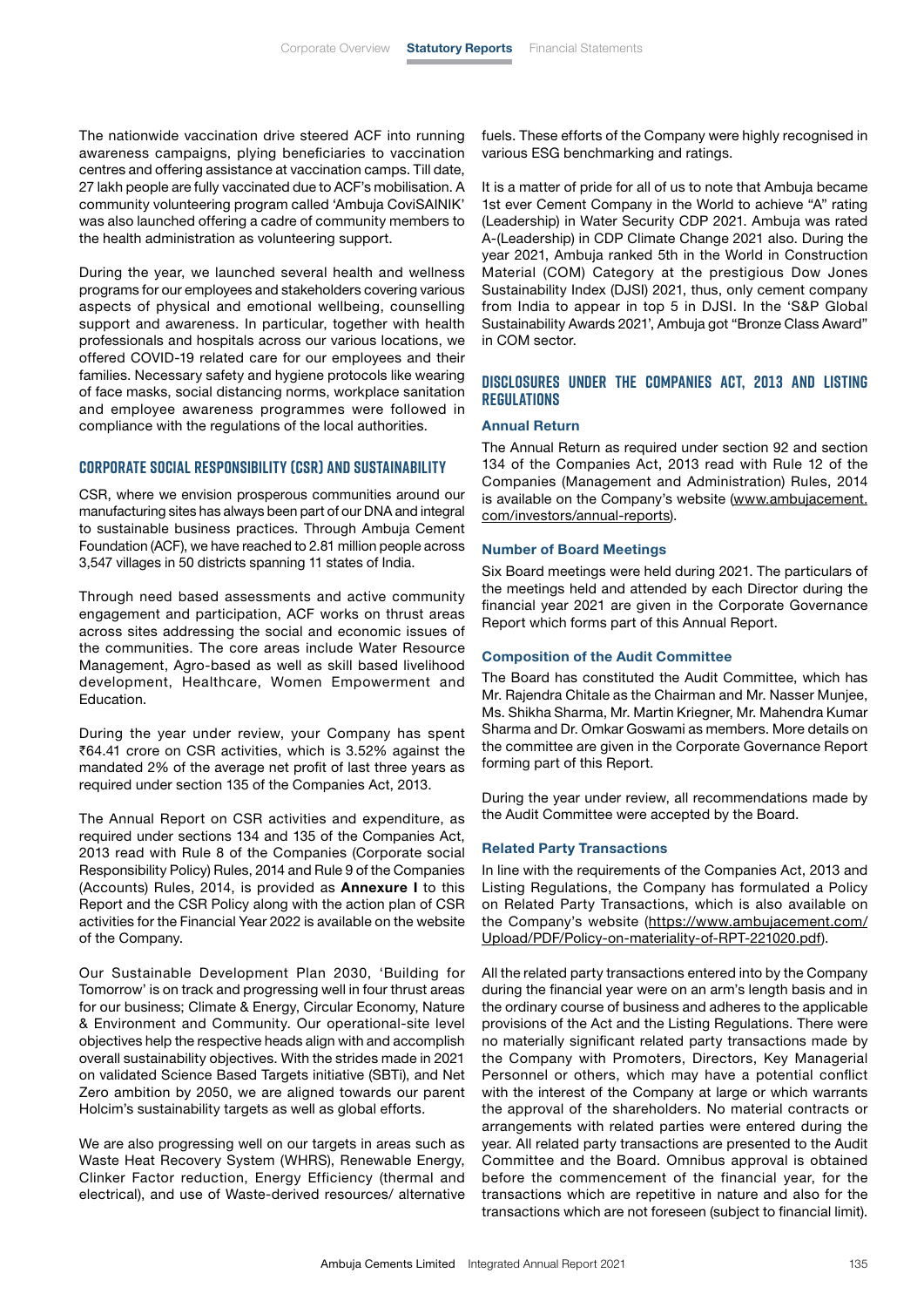A statement of all related party transactions is presented before the Audit Committee on a quarterly basis, specifying the nature, value, and terms and conditions of the transactions. The statement is supported by the certification from the Managing Director & Chief Executive Officer and the Chief Financial Officer. All related party transactions are subject to half-yearly independent review by a reputed accounting firm to establish compliance with the requirements of Arms' Length Pricing.

In accordance with section 134 of the Companies Act, 2013 and Rule 8 of the Companies (Accounts) Rules, 2014, the particulars of the contract or arrangement entered into by the Company with related parties referred to in section 188(1) in Form AOC-2 is attached as Annexure II of this report.

#### Policy on Sexual Harassment of Women at Workplace

The Company has zero tolerance towards sexual harassment at the workplace and to this end, has adopted a policy in line with the provisions of Sexual Harassment of Women at Workplace (Prevention, Prohibition and Redressal) Act, 2013 (POSH Policy) and the Rules thereunder. All employees (permanent, contractual, temporary, trainees) are covered under the said Policy. An Internal Complaints Committee (ICC) has also been set up to redress complaints received on sexual harassment.

During the financial year under review, the ICC received one complaint, which was dealt in line with the POSH Policy of the Company and disposed off. No cases of child labour, forced labour, involuntary labour and discriminatory employment were reported during the period.

The Company is committed to providing a safe and conducive work environment to all its employees and associates.

#### **Corporate Governance**

The Company has complied with the corporate governance requirements under the Companies Act, 2013 and the Listing Regulations. A separate section on corporate governance, along with a certificate from the statutory auditors confirming compliance is annexed and forms part of the Annual Report.

#### **Risk Management**

The Company has formulated an Enterprise Risk Management (ERM) policy to identify, assess and mitigation of various risks to our business, which is covered in detail in the Management Discussion and Analysis Report attached to this Report.

The Risk management committee at Ambuja is constituted under the chairmanship of Mr. Rajendra Chitale, Independent Director. The objective of the Committee is to define the framework for the identification, assessment, monitoring and mitigation of risks, oversee the risk management performance of the Management and to review the ERM policy framework in line with the regulatory requirements.

#### **Internal Audits and Controls**

The establishment of an effective corporate governance and internal control system is essential for sustainable growth and long-term improvements in corporate value, and accordingly the Company works to strengthen such structures. The Company believes that a strong internal control framework is an important pillar of Corporate Governance.

The current system of Internal Financial Controls is aligned with the requirement of the Companies Act, 2013 and is in line with globally accepted risk-based framework as issued by the Committee of sponsoring Organisations (COsO) of the Treadway Commission. This framework includes entitylevel policies, processes and standard Operating Procedures (SOP). Compliance with these policies and procedures is ingrained into the management review process. Moreover, the Company regularly reviews them to ensure both relevance and comprehensiveness of the Internal Financial Controls. The Company uses IT-supported platforms to keep the IFC framework robust.

The Company periodically assesses design as well as operational effectiveness of its internal controls across multiple functions and locations through extensive internal audit exercises. Based on the assessment of internal audit function, process owners undertake corrective action in their respective areas, and thereby strengthen the controls. Significant audit observations and corrective actions thereon are presented to the Audit Committee of the Board.

#### **Managing the Risks of Fraud, Corruption and Unethical Business Practices**

#### Vigil Mechanism/Whistle-Blower Policy

Ambuja's core value has been to create a fraud and corruptionfree culture. We believe that the potential risk of fraud, corruption and unethical behaviour could adversely impact the Company's business operations, performance and reputation. With a view to create ethical environment and to mitigate the risk of fraud, a comprehensive Ethical View Reporting Policy akin to Vigil Mechanism or the Whistle-Blower Policy has been laid down.

This policy encourages Directors, employees and third parties to bring to your Company's attention, any instances of illegal or unethical conduct, actual or suspected incidents of fraud, actions that affects the operational & financial integrity and actual or suspected instances of leak of unpublished price sensitive information that could adversely impact operations, business performance and/or reputation.

In terms of the said Policy, all the reported incidents are reviewed by the Ethical View Committee. Based on an in-depth review, all such incidents are investigated in an impartial manner and appropriate actions are taken to uphold the highest professional, ethical and governance standards. The Policy also provides for the requisite checks, balances and safeguards to ensure that no employee is victimised or harassed for reporting and bringing up such incidents in the interest of the Company.

No personnel have been denied access to the Audit Committee for any matter pertaining to the Ethical View Policy. The implementation of the Policy and the functioning of the Ethical View Committee is overseen by the Audit Committee.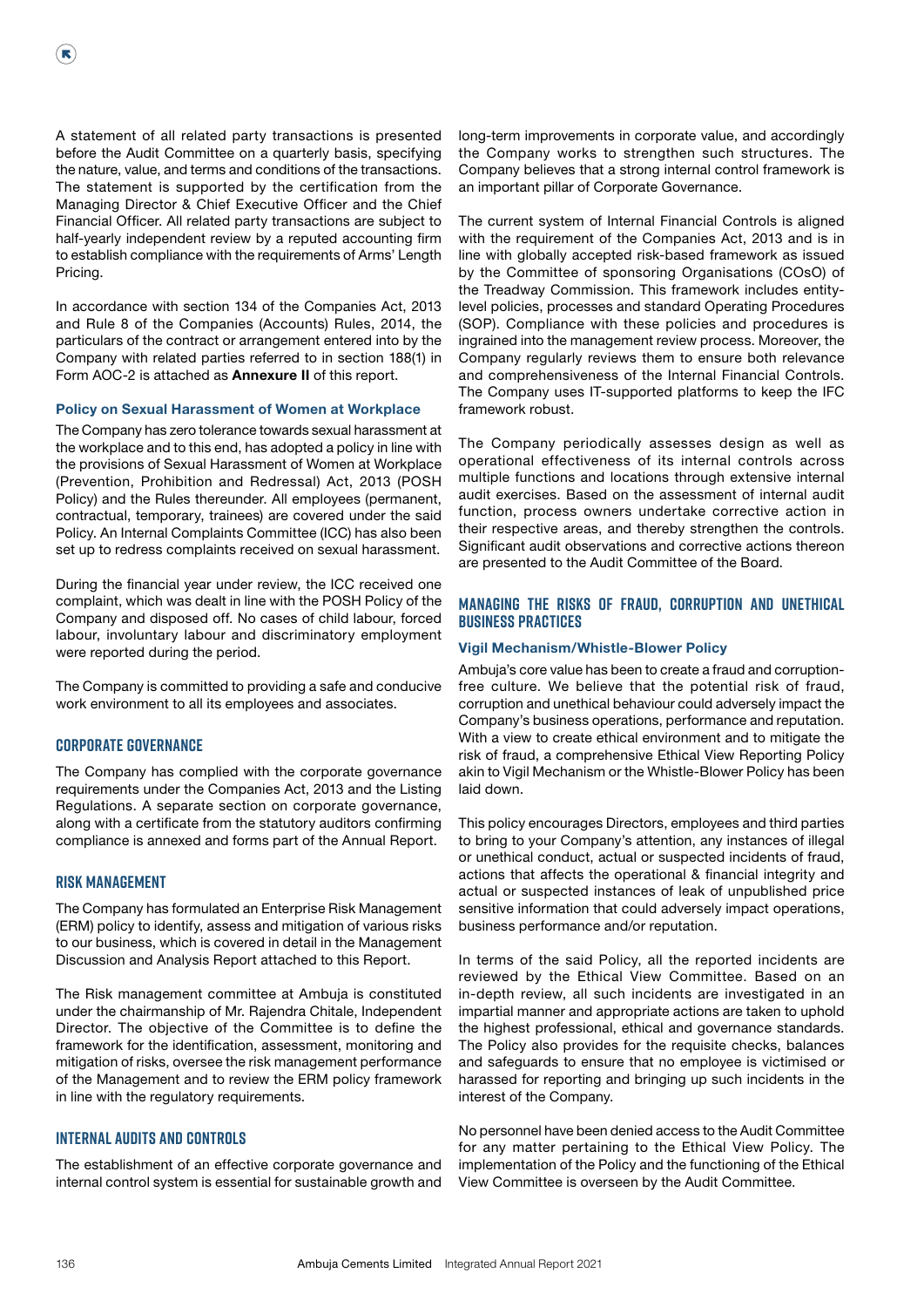More details on this Policy are given in the Corporate Governance Report, which forms part of this Report. The Policy is available on the Company's website [\(www.ambujacement.com/investors\)](http://www.ambujacement.com/investors).

#### Code of Conduct

The Company has laid down a robust Code of Business Conduct and Ethics, which is based on the principles of ethics, integrity and transparency. More details about the Code is given in the Corporate Governance Report.

#### Anti-bribery and Corruption Directives (ABC Directives)

In furtherance to the Company's philosophy of conducting business in an honest, transparent and ethical manner, the Board has laid down 'ABC Directives' as part of the Company's Code of Business Conduct and Ethics. As a Company, Ambuja Cement has zero-tolerance to bribery and corruption and is committed to act professionally and fairly in all its business dealings. To spread awareness about the Company's commitment to conduct business professionally, fairly and free from bribery and corruption and as part of continuous education to the employees on 'ABC Directives', regular awareness emails were circulated, face-to-face and online trainings were conducted, and close to 1200 relevant employees were trained.

The above policies and its implementation are closely monitored by the Audit and Compliance Committees of Directors and periodically reviewed by the Board.

#### **Board of Directors and Key Managerial Personnel**

#### Retirement by Rotation

In accordance with the provisions of the Companies Act, 2013 and the Articles of Association of the Company, Mr. Christof Hassig (DIN 01680305), and Mr. Ranjit Shahani (DIN 00103845) Non-Executive Directors of the Company are liable to retire by rotation at the ensuing Annual General Meeting of the Company and being eligible, have offered themselves for re-appointment. The Board recommends their re-appointment.

More details about the Directors are either given in the Corporate Governance Report or in the Notice of the ensuing Annual General Meeting being sent to the shareholders along with the Annual Report.

#### Key Managerial Personnel

Mr. Neeraj Akhoury, Managing Director & CEO, Ms. Rajani Kesari, Chief Financial Officer and Mr. Rajiv Gandhi, Company Secretary are the Key Managerial Personnel of the Company.

During the year under review, there were no changes in the Key Managerial Personnel of the Company.

#### Attributes, Qualifications and Independence of Directors and their Appointment

The Nomination & Remuneration Committee of Directors have approved a policy for the selection, Appointment and Remuneration of Directors, which inter-alia, requires that the Directors shall be of high integrity with relevant expertise and experience to have a diverse Board. The Policy also lays down the positive attributes/criteria while recommending the candidature for the appointment of a new Director.

The Board Diversity Policy of the Company requires the Board to have a set of accomplished individuals, ideally representing a wide cross-section of industries, professions, occupations and functions and possessing a blend of skills, domain and functional knowledge, experience and educational qualifications, both individually, as well as collectively.

Directors are appointed/re-appointed with the approval of the Members for a term in accordance with the provisions of the law and the Articles of Association. The initial appointment of Managing Director & Chief Executive Officer is generally for a period of five years. All Directors other than Independent Directors are liable to retire by rotation unless otherwise specifically provided under the Articles of Association or under any statute. One-third of the Directors who are liable to retire by rotation, retire at every Annual General Meeting and are eligible for re-appointment.

The relevant abstract of the Policy for selection, Appointment and Remuneration of Directors is given as Annexure III to this report.

#### Independent Directors

The Independent Directors have submitted the Declaration of Independence, stating that they continue to fulfil the criteria of independence as required pursuant to section 149 of the Companies Act, 2013 and Regulations 16 of the Listing Regulations. This section require companies to have at least one-third of the total number of Directors as Independent Director and the Company complies with this requirement. There has been no change in the circumstances affecting their status as Independent Directors of the Company. The profile of the Independent Directors forms part of the Corporate Governance Report

In the Board's opinion, the Independent Directors are persons of high repute, integrity and possess the relevant expertise and experience in their respective fields.

#### Board Evaluation

The annual evaluation process of the Board, its committees and individual Directors for the year 2021 was conducted as per provisions of the Companies Act, 2013 and the Listing Regulations with a view to maintain high level of confidentiality and ease of doing evaluation, the exercise was carried out online using secured web-based application. Each Board member filled up the online evaluation template on the functioning and overall level of engagement of the Board and its committees, on parameters such as composition, execution of specific duties, quality, quantity and timeliness of flow of information, deliberations at the meeting, independence of judgement, decision-making, management actions etc. The evaluation templates were designed considering the guidelines issued under the Listing Regulations and secretarial standards and taking into consideration the suggestions given by the **Directors**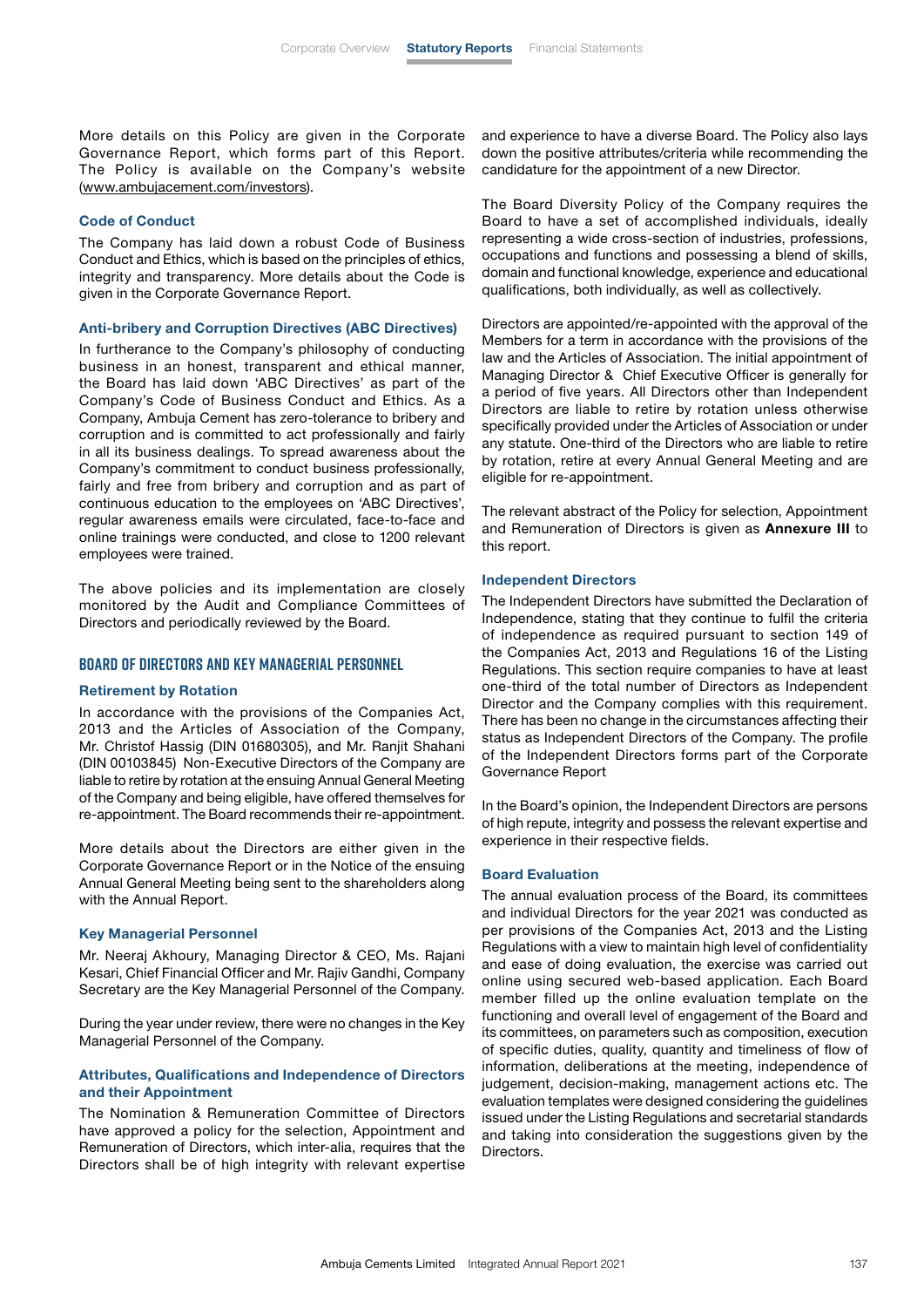#### Feedback Mechanism

 $(\mathbf{R})$ 

A one-on-one meeting of the individual Directors with the Chairman of the Board was also conducted as a part of selfappraisal and peer-group evaluation and the engagement and impact of individual Director was reviewed on parameters such as attendance, knowledge and expertise, inter-personal relationship, engagement in discussion and decision-making process, actions oriented and others. The Directors were also asked to provide their valuable feedback and suggestions on the overall functioning of the Board and its committees and the areas of improvement for a higher degree of engagement with the management.

#### Evaluation Results

The Independent Directors met on December 15, 2021 to review the performance evaluation of Non-Independent Directors and the entire Board of Directors, including the Chairman, while considering the views of the Executive and Non-Executive Directors.

The Independent Directors were highly satisfied with the overall functioning of the Board and its various committees, which displayed a high level of commitment and engagement. They also appreciated the exemplary leadership of the Chairman of the Board and its committees in upholding and following the highest values and standards of corporate governance.

Post the review by the Independent Directors, the results were shared with the entire Board and its respective committees. The Board expressed its satisfaction with the evaluation results, which reflects very high degree of engagement of the Board and its committees with the Management.

Based on the outcome of the evaluation and assessment cum feedback of the Directors, the Board and the Management have agreed on various action points, which will be implemented during the year 2022. The Board also suggested various areas such as sustainability, strategy, risk management etc. requiring more focused attention from the Management.

#### Remuneration Policy

The Company follows a policy on the Remuneration of Directors and senior Management Employees. The Policy is approved by the Nomination & Remuneration Committee and the Board. The main objective of the said Policy is to ensure that the level and composition of remuneration is reasonable and sufficient to attract, retain and motivate the Directors, Key Managerial Personnel (KMP) and senior Management employees. The remuneration involves a balance between fixed and incentive pay, reflecting short- and long-term performance objectives appropriate to the working of the Company and its goals. The Remuneration Policy for the Directors and senior Management employees is given in the Corporate Governance Report.

#### Induction and Familiarisation Programme for Directors

The details of the induction and Familiarisation programme of the Directors are given in the Corporate Governance Report.

#### **Directors' Responsibility**

Pursuant to section 134 of the Companies Act, 2013, the Board of Directors to the best of their knowledge and ability confirm that:

- i) in the preparation of the annual accounts, the applicable accounting standards have been followed and that no material departures have been made from the same;
- ii) they have selected such accounting policies, judgements and estimates that are reasonable and prudent and have applied them consistently to give a true and fair view of the state of affairs of the Company as on December 31, 2021, and of the statement of Profit and Loss and Cash Flow of the Company for the period ended December 31, 2021
- iii) proper and sufficient care has been taken for the maintenance of adequate accounting records in accordance with the provisions of the Companies Act, 2013 for safeguarding the assets of the Company and for preventing and detecting fraud and other irregularities
- iv) the annual accounts have been prepared on going concern basis
- v) proper internal financial controls to be followed by the Company have been laid down and that such internal financial controls are adequate and were operating effectively
- vi) proper systems to ensure compliance with the provisions of all applicable laws have been devised and that such systems are adequate and are operating effectively

#### **Auditors & Auditors' Report**

#### Statutory Auditor

M/s. Deloitte Haskins & Sells, LLP, Chartered Accountants (ICAI Firm Registration No. 117366 W/W-100018) were appointed as the Statutory Auditors for a period of five years commencing from the conclusion of the 34th Annual General Meeting until the conclusion of the 39th Annual General Meeting. Accordingly, M/s. Deloitte Haskins & Sells LLP will be completing their term of five years at the conclusion of the forthcoming Annual General Meeting.

The company is proposing to appoint M/s. SRBC & Co LLP (Firm Registration No. 324982E/E300003), Chartered Accountants, as Statutory Auditors for a period of 5 years commencing from the conclusion of the 39th Annual General Meeting till the conclusion of the 44th Annual General Meeting.

M/s. SRBC & Co LLP is a leading professional services firm engaged in the field of audit, taxation, risk and transaction advisory services.

M/s. SRBC & Co LLP have consented to the said appointment, and confirmed that their appointment, if made, would be within the limits mentioned under Section 141(3)(g) of the Companies Act, 2013 and the Companies (Audit and Auditors) Rules, 2014. Further, they have confirmed that they hold a valid certificate issued by the Peer Review Board of the Institute of Chartered Accountants of India (ICAI).

The Audit Committee and the Board of Directors recommend the appointment of M/s. SRBC & Co LLP, Chartered Accountants as Statutory Auditors of the company from the conclusion of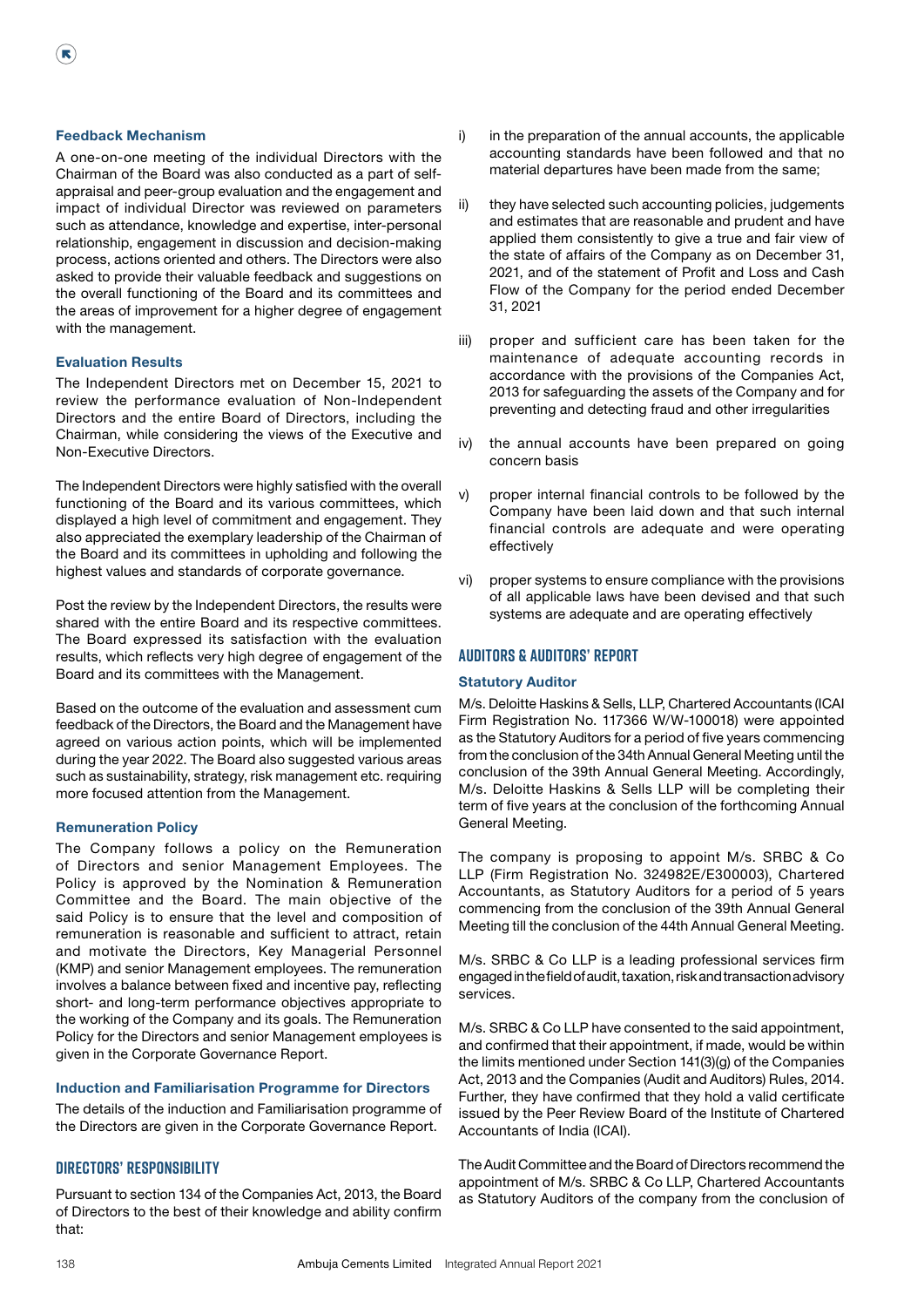the 39th Annual General Meeting till the conclusion of the 44th Annual General Meeting.

The Board places on record its appreciation for the services of M/s. Deloitte Haskins & Sells LLP, Chartered Accountants, during their tenure as the Statutory Auditors of your company.

The Auditors' Report for financial year 2021 on the financial statements forms part of this Annual Report. The Auditors have also furnished a declaration confirming their independence as well as their arm's length relationship with the Company as well as declaring that they have not taken up any prohibited non-audit assignments for the Company. The Audit Committee reviews the independence of the Auditors and the effectiveness of the Audit process. The Auditors attend the Annual General meeting of the Company.

The observations made by the Statutory Auditors on the Financial Statements of the company, in their Report for the financial year ended December 31, 2021, read with the explanatory notes therein, are self-explanatory and, therefore, do not call for any further explanation or comments from the Board under Section 134(3)(f) of the Act. The Auditors' Report does not contain any qualification, reservation or adverse remark or disclaimer. Explanations or comments by the Board on emphasis of matters made by the statutory auditors in their report includes Order passed by the Competition Commission of India in two matters, which has been dealt in more detail in this Report.

#### Cost Auditor

Pursuant to section 148 of the Companies Act, 2013, the Board of Directors on the recommendation of the Audit Committee appointed M/s P.M. Nanabhoy & Co. Cost Accountants (ICWAI Firm Registration No. 000012) as the Cost Auditors of the Company for 2022 and has recommended their remuneration to the shareholders for their ratification at the ensuing Annual General Meeting. M/s P.M. Nanabhoy & Co. have given their consent to act as Cost Auditors and confirmed that their appointment is within the limits of the section 139 of the Companies Act, 2013. They have also certified that they are free from any disqualifications specified under Section 141 of the Companies Act, 2013. The Audit Committee has also received a certificate from the Cost Auditor certifying their independence and arm's length relationship with the Company. Pursuant to Companies (Cost Records and Audit) Rules, 2014, the Cost Audit Report for the financial year 2020 was filed with the Ministry of Corporate Affairs on May 25, 2021 vide SRN: T20097267.

As per the requirements of section 148 of the Act read with the Companies (Cost Records and Audit) Rules, 2014, the Company has maintained cost accounts and records in respect of the applicable products for the year ended December 31, 2021.

#### Secretarial Auditor

The Board had appointed Mr. Jayesh Shah, (CP No.2535), Partner of M/s. Rathi & Associates, Company secretaries in whole-time practice, to carry out Secretarial Audit under the provisions of section 204 of the Companies Act, 2013 for 2021 and his report is annexed as Annexure IV to this Report. The report does not contain any qualification, reservation and adverse remarks.

#### Reporting of Fraud

The Auditors of the Company have not reported any fraud as specified under section 143(12) of the Companies Act, 2013.

#### **Compliance with Secretarial Standards on Board and Annual General Meetings**

The Company has complied with the Secretarial Standards issued by the Institute of Company secretaries of India on Board Meetings and Annual General Meetings.

#### **Significant and Material Orders Passed by the Courts or Regulators**

#### Order passed by the National Company Law Appellate Tribunal (NCLAT) in the Matter of Penalty Levied by the Competition Commission of India (CCI)

- i) Appeal filed by the Company against the Order of the CCI levying penalty of ₹1,163.91 crore on the Company was heard and dismissed by the NCLAT in July 2018 and CCI's Order was upheld. Further, the Company has challenged the judgement passed by NCLAT before the Hon'ble Supreme Court in September 2018. The Hon'ble Supreme Court has admitted the Company's Appeal and ordered for the continuation of interim order passed by the Tribunal.
- ii) Pursuant to a reference filed by the Director, supplies and Disposals, Government of Haryana, the CCI vide its Order dated January 19, 2017 has imposed a penalty of `29.84 crore on the Company. The Company filed an Appeal before the Competition Appellate Tribunal (COMPAT) and obtained an interim stay on the operation of the said Order. Further, by virtue of Government of India notification, all cases pending before the COMPAT were transferred to the NCLAT and as such, the hearing on the Appeal is underway at the NCLAT.

 Other than the aforesaid, there have been no significant and material orders passed by the courts or regulators or tribunals impacting the ongoing concern status and the Company's operations. However, members' attention is drawn to the statement on contingent liabilities and commitments in the notes forming part of the Financial statements.

#### **Particulars of loans, guarantees or investments**

Particulars of loans, guarantees given and investments made during the year, as required under section 186 of the Companies Act, 2013 and schedule V of the Securities and Exchange Board of India (Listing Obligation and Disclosure Requirement) Regulations, 2015, are provided in Notes 26 and 34 of the standalone financial statements.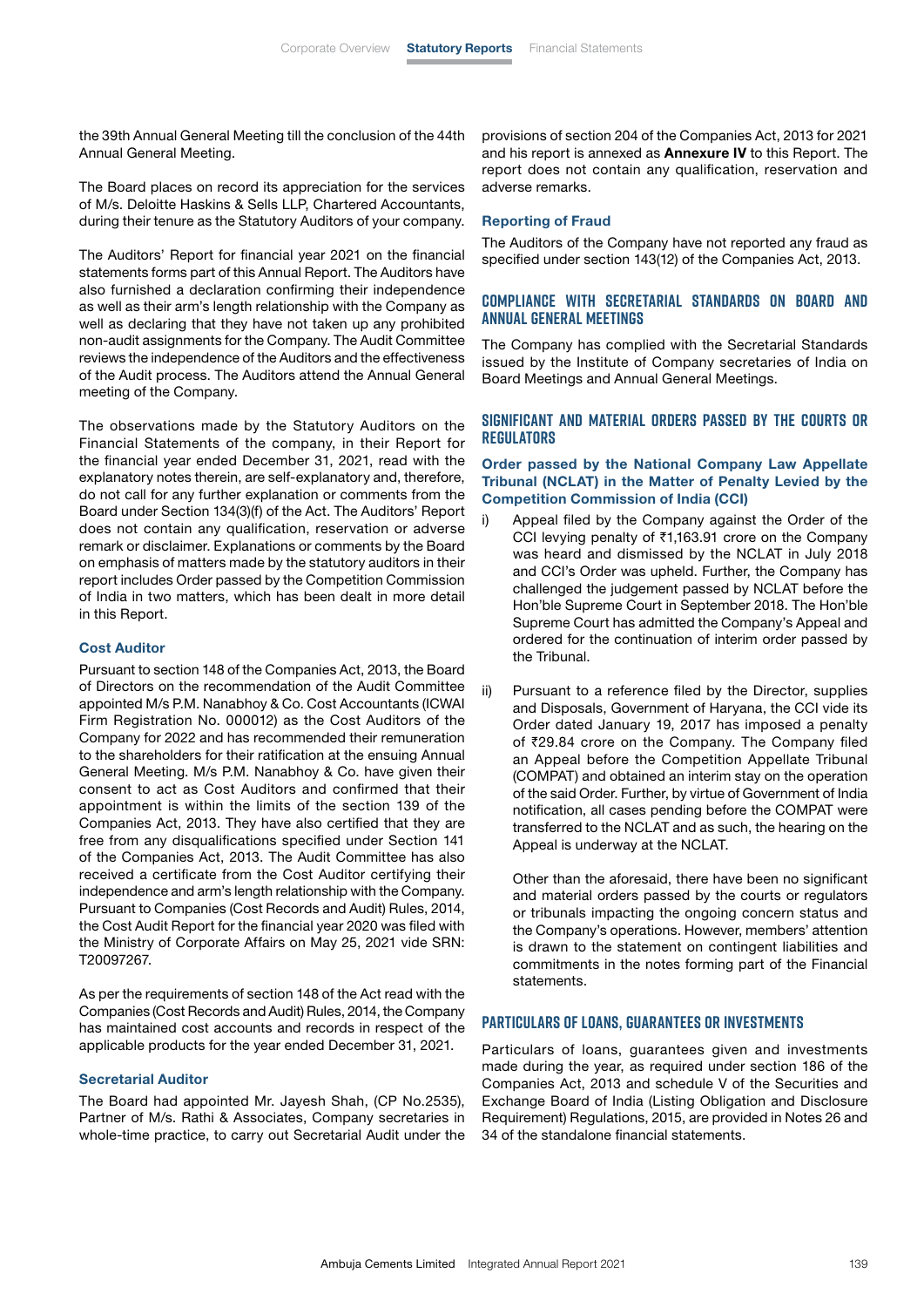#### Treasury Operations

 $(\mathbf{R})$ 

During the year, the Company's treasury operations continued to focus on cash forecasting and the deployment of excess funds on the back of effective portfolio management of funds within a well-defined risk management framework. All investment decisions in deployment of temporary surplus liquidity continued to be guided primarily by the tenets of safety of Principal and liquidity. Surplus funds are parked only within the approved investment categories with well defined limits. Investment category is periodically reviewed by the Company's Board of Directors.

During the year, the investment portfolio mix was continuously rebalanced in line with the evolving interest rate environment.

#### **Transfer of Unclaimed Dividend and Unclaimed shares**

The details relating to unclaimed dividend and unclaimed shares forms part of the Corporate Governance Report forming part of this Report.

#### **Energy, Technology and Foreign Exchange**

Information on the conservation of energy, technology absorption, foreign exchange earnings and out go is required to be given pursuant to the provisions of section 134 of the Companies Act, 2013, read with the Companies (Accounts) Rules 2014, which is marked as Annexure V to this Report.

#### **Particulars of Employees**

There were 4,418 permanent employees of the Company (excluding the employees on probation and shipping sailing staff) as of December 31, 2021. The disclosure pertaining to remuneration and other details as required under section 197(12) of the Companies Act, 2013 read with Rule 5(1) of the Companies (Appointment and Remuneration of Managerial Personnel) Rules, 2014 is annexed as Annexure VI to this Report.

Further, a statement showing the names and other particulars of employees drawing remuneration in excess of the limits as set out in the Rules 5(2) and 5(3) of the aforesaid Rules forms part of this Report. However, in terms of first provision of section 136(1) of the Act, the Annual Report and Accounts are being sent to the members and others entitled thereto, excluding the aforesaid information. The said information is available for inspection by the members at the Registered Office of the Company during business hours on working days up to the date of the ensuing Annual General Meeting. If any member is interested in obtaining a copy thereof, such member may write to the Company secretary, whereupon a copy would be sent.

#### **subsidiaries, Joint Ventures and Joint Operations**

As of December 31, 2021, the Company has six subsidiaries, one joint venture and one joint operation.

The Policy for determining Material subsidiaries adopted by the Board pursuant to Regulation 16 of the Listing Regulations, can be accessed on the Company's website ([www.ambujacement.](http://www.ambujacement.com/investors) [com/investors\)](http://www.ambujacement.com/investors).

#### **Consolidated Financial Statements**

As stipulated by Regulation 33 of the Listing Regulations, the Consolidated Financial Statements have been prepared by the Company in accordance with the applicable Accounting Standards. The audited Consolidated Financial Statements, together with Auditors' Report, form part of the Annual Report.

Pursuant to section 129(3) of the Companies Act, 2013, a statement containing the salient features of the financial statements of each subsidiary, joint venture and joint operations in the prescribed Form AOC-1 is annexed as Annexure VII to this Report.

Pursuant to section 136 of the Companies Act, 2013, the financial statements of the subsidiary and joint venture companies are kept for inspection by the shareholders at the Registered Office of the Company. The Company shall provide free of cost, the copy of the financial statements of its subsidiary and joint venture companies to the shareholders upon their request. The statements are also available on the Company's website [\(www.ambujacement.com/investors\)](http://www.ambujacement.com/investors).

The consolidated net profit attributable to the Company is ₹2,780.38 crore for 2021 as compared to ₹2,365.44 crore for 2020.

#### **Business Responsibility Reporting**

The Company follows the <IR> framework of the International Integrated Reporting Council to report on all the six capitals that are used to create long-term stakeholder value. We also provide the requisite mapping of principles between the Integrated Report, the Global Reporting Initiative ('GRI') and the BRR as prescribed by SEBI. The report is independently assured by TUV India Private Limited.

As stipulated under the Listing Regulations, the Business Responsibility Report (BRR) describing the initiatives undertaken by the Company from an environment, social and governance perspective is available on Company's website [https://www.ambujacement.com/Upload/Content\\_Files/](https://www.ambujacement.com/Upload/Content_Files/annual-reports/Business-Responsibility-Report-2021.pdf) [annual-reports/Business-Responsibility-Report-2021.pdf](https://www.ambujacement.com/Upload/Content_Files/annual-reports/Business-Responsibility-Report-2021.pdf)

A copy of the BRR will be made available by email to any shareholder on request.

#### **Other Disclosures**

No disclosure or reporting is made with respect to the following items, as there were no transactions during the year under review:

- Details relating to deposits that are covered under Chapter V of the Act
- The issue of equity shares with differential rights as to dividend, voting or otherwise
- The issue of shares to the employees of the Company under any scheme (sweat equity or stock options)
- There is no change in the Share Capital structure during the year under review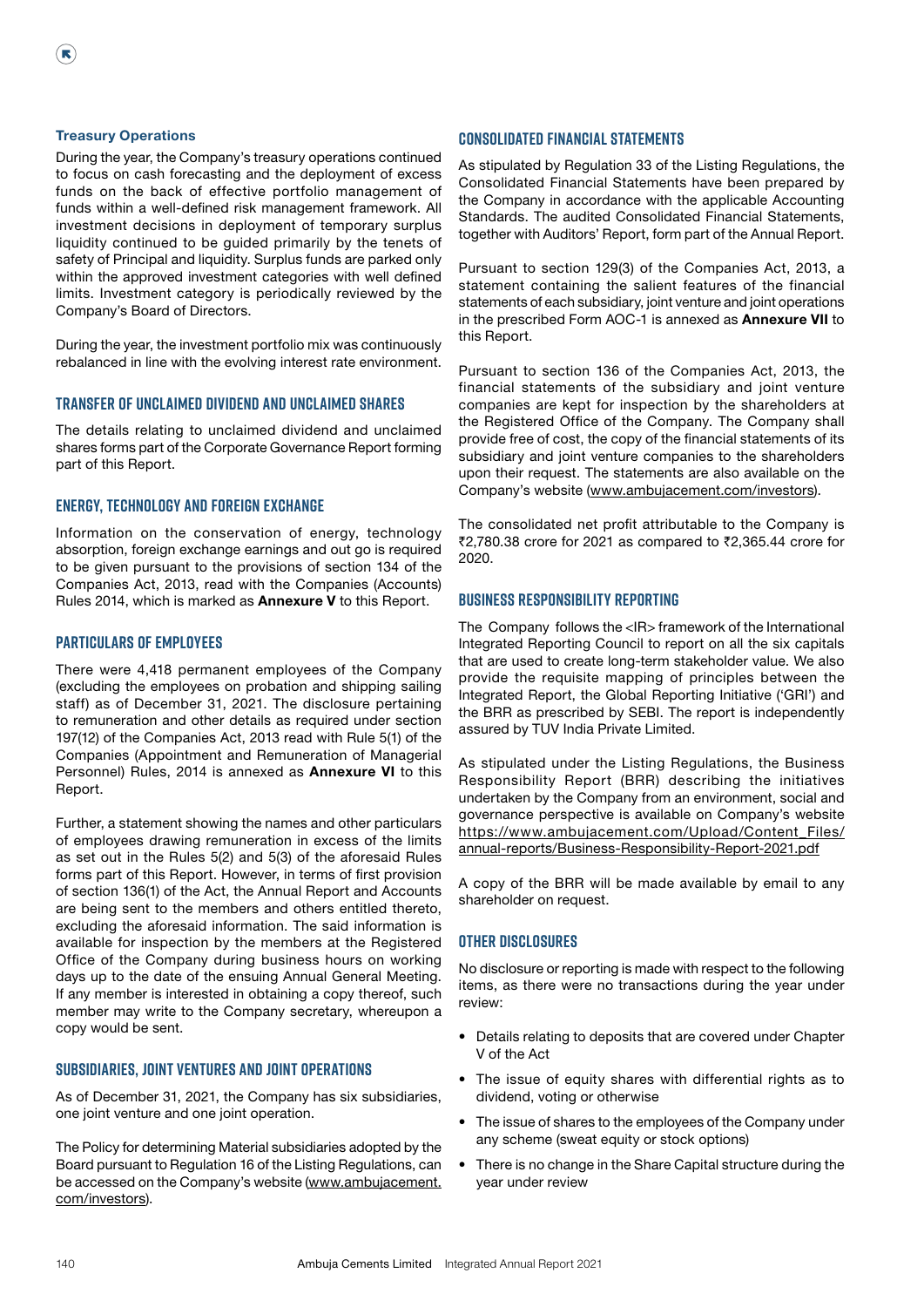- The Company does not have any scheme or provision of money for the purchase of its own shares by employees or by trustees for the benefits of employees
- Managing Director & CEO has not received any remuneration or commission from any of its subsidiaries
- There was no revision in the financial statements
- There was no change in the nature of business
- There were no material changes and commitments affecting financial position of the Company between the end of the financial year and the date of this report
- The Company has not transferred any amount to reserves during the year under review.

#### **Equal Opportunity Employer**

The Company has always provided a congenial atmosphere for work that is free from discrimination and harassment, including sexual harassment. It has provided equal opportunities of employment to all without regard to their caste, religion, colour, marital status and sex.

#### **Caution Statement**

Statements in the Directors' Report and the Management Discussion and Analysis describing the Company's objectives, expectations or predictions may be forward-looking within the meaning of applicable securities laws and regulations. Actual results may differ materially from those expressed in the statement. Crucial factors that could influence the Company's operations include global and domestic demand and supply conditions affecting selling prices, new capacity additions, availability of critical materials and their cost, changes in government policies and tax laws, economic development of the country and other factors that are material to the business operations of the Company.

#### **Appreciations and Acknowledgements**

Your Directors place on record their deep appreciation to every member of Ambuja family for their hard work, dedication and commitment, to whom the credit for the Company's achievements goes, particularly during this unprecedented year. Your Directors would also like to acknowledge the valuable contribution by the Company's Promoter, M/s Holcim Ltd. in continuous improvement in our Business Practices.

Your Company looks upon its suppliers, distributors, retailers, business partners and others associated with it in its progress and the Board places on record its appreciation for the support and co-operation from all of them. The Directors take this opportunity to express their deep sense of gratitude to the Banks, Government and Regulatory authorities, both at Central and State level for their continued guidance and support.

And to you, our shareholders, we are deeply grateful for the confidence and faith that you have always reposed in us.

For and on behalf of the Board of Ambuja Cements Limited

| Mumbai                 | N. S. Sekhsaria              |
|------------------------|------------------------------|
| Date February 17, 2022 | Chairman & Principal Founder |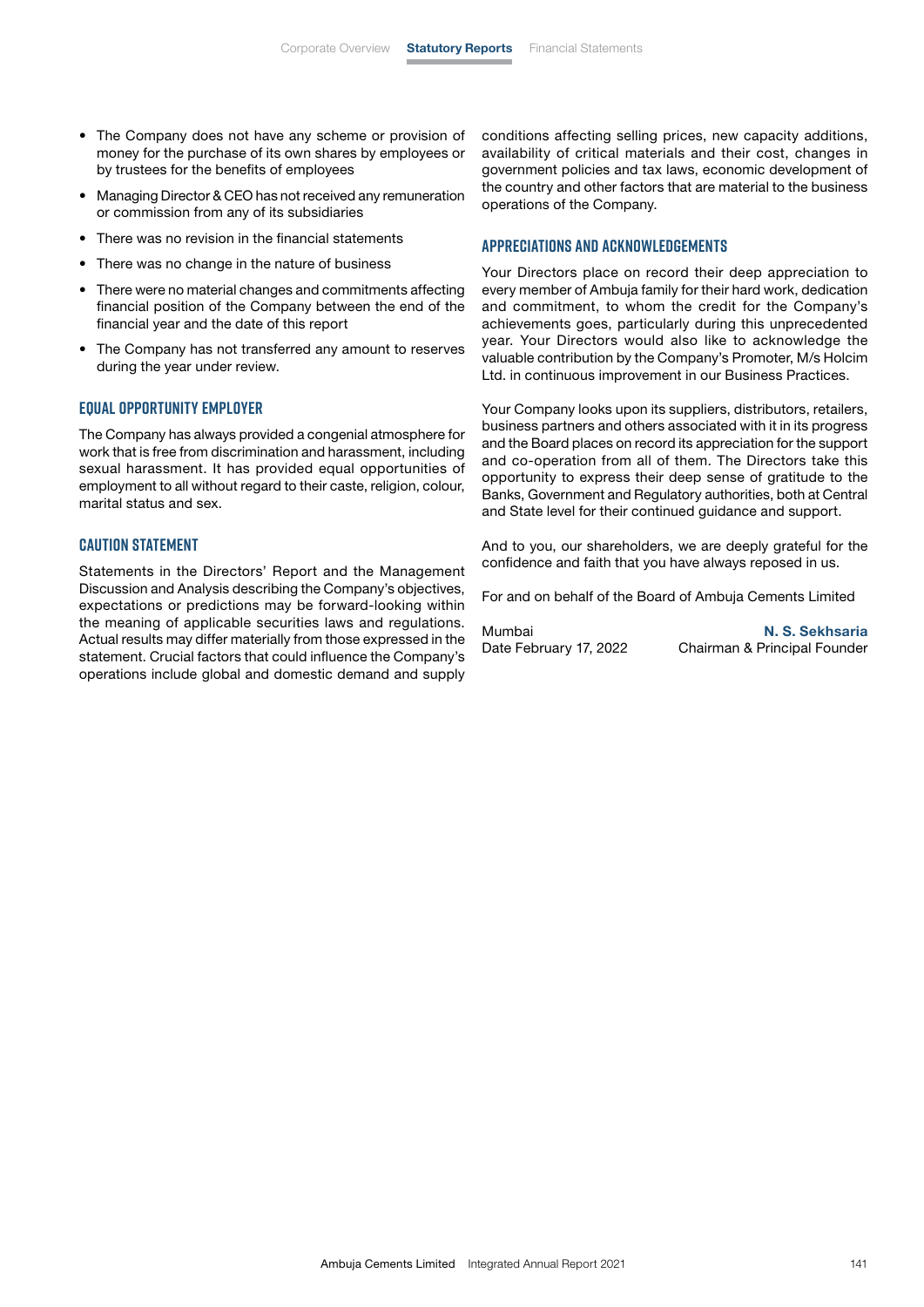# **Annual Report on CSR Activities for Financial year 2021**

### **1) Brief outline on CSR Policy of the Company:**

Ambuja Cements Ltd. (ACL) conducts its CSR Programs mainly through its social development arm, Ambuja Cement Foundation (ACF). ACF was envisioned in 1993 to create self-empowered communities. Since the last 3 decades, ACF has been working mainly with communities around ACL's manufacturing sites, across thirty two districts in eleven states. ACF's approach is to energise, involve and enable communities to realise their true potential and be self sustaining. The key identified programme areas of ACF are Natural Resource Management (Land and Water Resource Management), Livelihood Promotion (Agro Based Livelihoods and Skill and Entrepreneurship Development), Human Development (Community Health and Sanitation, Education and Women Empowerment) & Rural Infrastructure Development.

CSR activities in the field of education and healthcare services are being undertaken by Ambuja Vidya Niketan Trust and Ambuja Hospital Trust. **2) Composition of CSR Committee:**

|    | Sr.<br>No. | Name of the Director & Designation/Nature of Directorship                                                                                                                                                                  | Number of CSR<br>Committee meetings<br>held during the year  | No. of the CSR<br><b>Committee meetings</b><br>attended during the year |
|----|------------|----------------------------------------------------------------------------------------------------------------------------------------------------------------------------------------------------------------------------|--------------------------------------------------------------|-------------------------------------------------------------------------|
|    | 1.         | Mr. Narotam Sekhsaria, Chairman                                                                                                                                                                                            | 5                                                            | 5                                                                       |
|    | 2          | Mr. Nasser Munjee, Independent Director                                                                                                                                                                                    | 5                                                            | 4                                                                       |
|    | 3          | Mr. Rajendra Chitale, Independent Director                                                                                                                                                                                 | 5                                                            | 5                                                                       |
|    | 4          | Mr. Martin Kriegner                                                                                                                                                                                                        | 5                                                            | $\overline{4}$                                                          |
|    | 5          | Mr. Mahendra Kumar Sharma                                                                                                                                                                                                  | 5                                                            | 5                                                                       |
|    | 6          | Mr. Neeraj Akhoury                                                                                                                                                                                                         | 5                                                            | 5                                                                       |
| 31 |            | PROVIDE THE WEB-LINK WHERE COMPOSITION OF CSR COMMITTEE, CSR                                                                                                                                                               | Composition of CSR Committee : https://www.ambujacement.com/ |                                                                         |
|    |            | POLICY AND CSR PROJECTS APPROVED BY THE BOARD ARE DISCLOSED ON THE                                                                                                                                                         | about-ambuja/management-team/othercommittees                 |                                                                         |
|    |            | <b>WEBSITE OF THE COMPANY.</b>                                                                                                                                                                                             | CSR Policy: https://www.ambujacement.com/Upload/PDF/ACL-     |                                                                         |
|    |            |                                                                                                                                                                                                                            | CSR-Policy-2021.pdf                                          |                                                                         |
|    |            |                                                                                                                                                                                                                            | CSR Projects: https://www.ambujacement.com/Upload/PDF/CSR-   |                                                                         |
|    |            |                                                                                                                                                                                                                            | Projects-approved-by-the-Board---FY-2021.pdf                 |                                                                         |
| 41 |            | <b>PROVIDE THE DETAILS OF IMPACT ASSESSMENT OF CSR PROJECTS CARRIED</b>                                                                                                                                                    | Nil                                                          |                                                                         |
|    |            | OUT IN PURSUANCE OF SUB-RULE (3) OF RULE 8 OF THE COMPANIES                                                                                                                                                                |                                                              |                                                                         |
|    |            | (CORPORATE SOCIAL RESPONSIBILITY POLICY) RULES, 2014, IF APPLICABLE:                                                                                                                                                       |                                                              |                                                                         |
| 51 |            | DETAILS OF THE AMOUNT AVAILABLE FOR SET OFF IN PURSUANCE OF SUB-RULE (3) OF RULE 7 OF THE COMPANIES (CORPORATE SOCIAL RESPONSIBILITY POLICY)<br>RULES, 2014 AND AMOUNT REQUIRED FOR SET OFF FOR THE FINANCIAL YEAR, IF ANY |                                                              |                                                                         |
|    |            |                                                                                                                                                                                                                            |                                                              | $(5 \infty)$ in crore)                                                  |
|    | Sr.        |                                                                                                                                                                                                                            | Amount available for                                         | Amount required to be                                                   |
|    | No.        | <b>Financial Year</b>                                                                                                                                                                                                      | set-off from preceding                                       | set-off for the financial                                               |
|    |            |                                                                                                                                                                                                                            | financial years                                              | year, if any                                                            |
|    | 1          | Financial year 2020                                                                                                                                                                                                        | 23.07                                                        | <b>NIL</b>                                                              |
| 6) |            | AVERAGE NET PROFIT OF THE COMPANY AS PER SECTION 135 (5) (₹ IN CRORE):                                                                                                                                                     |                                                              | 1,828.50                                                                |
| 71 |            | <b>DETAILS OF THE CSR OBLIGATION:</b>                                                                                                                                                                                      |                                                              |                                                                         |
|    | a)         | Two percent of average net profit of the company as per section 135(5)                                                                                                                                                     |                                                              | 36.57 crores                                                            |
|    | b)         | Surplus arising out of the CSR projects or programmes or activities of the previous                                                                                                                                        |                                                              |                                                                         |
|    |            | financial years.                                                                                                                                                                                                           |                                                              |                                                                         |
|    | C)         | Amount required to be set off for the financial year, if any                                                                                                                                                               |                                                              |                                                                         |
|    | d)         | Total CSR obligation for the financial year (7a+7b-7c).                                                                                                                                                                    |                                                              | 36.57 crores                                                            |
|    |            |                                                                                                                                                                                                                            |                                                              |                                                                         |

#### **8** (a) CSR amount spent or unspent for the financial year:

| <b>Total Amount Spent for the</b> | <b>Total Amount transferred to Unspent CSR</b><br>Account as per section 135(6). |                   | Amount Unspent (₹ in crore)<br>Amount transferred to any fund specified under Schedule VII as per<br>second proviso to section 135(5). |         |                  |  |  |  |
|-----------------------------------|----------------------------------------------------------------------------------|-------------------|----------------------------------------------------------------------------------------------------------------------------------------|---------|------------------|--|--|--|
| Financial year (₹ in crore)       | Amount.                                                                          | Date of transfer. | Name of the Fund                                                                                                                       | Amount. | Date of transfer |  |  |  |
| 64.41                             |                                                                                  |                   | Not Applicable                                                                                                                         |         |                  |  |  |  |

#### **8** (b) Details of CSR amount spent against ongoing projects for the year ended December 31, 2021:

 $(5$  in crore) Sr Name of the project Item from the list of<br>activities in activities in schedule VII (Yes / to the Act Local Location of area No) the Project (District and State) Project allocated Duration Amt. for the project Amt. spent by implementing agencies & Ambuja itself Amount transferred to Unspent CSR account for the project as per section 135 (6) Mode of Implementation Implementation Direct (Yes/No) Name of Agency CSR **Registration** Number

Not Applicable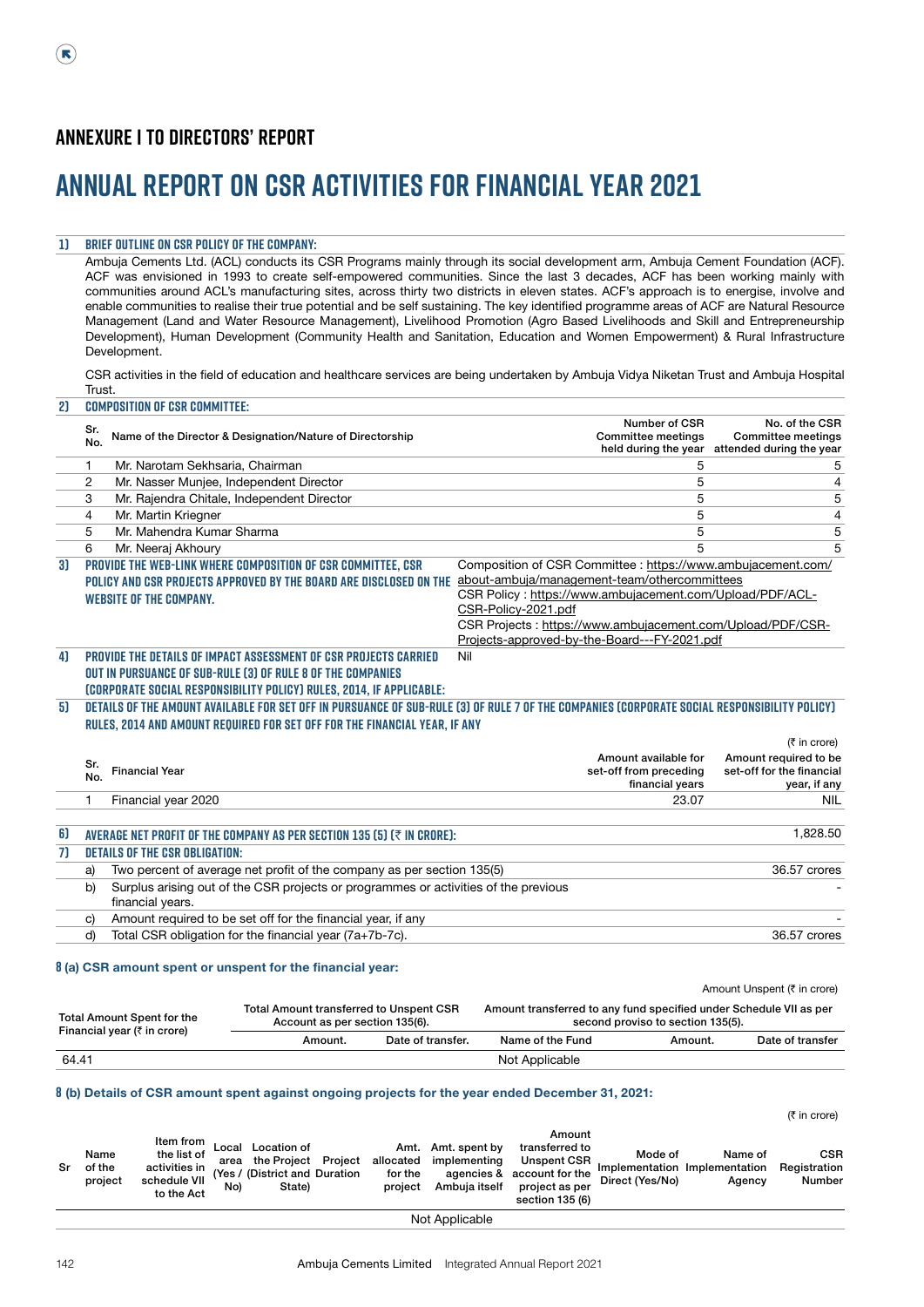| <b>CSR Registration</b><br>Number                                           |                                                            |                                      |                                        |                                    |                                    |                                               |                                |                               |                                  |                                |                |                                                        |                                  | CSR00006913                                                      |                                           |                                  |                                      |                                   |                            |                                               |                                    |                                    |                                 |                                  |                                    |                                    |                       | CSR00006913                                   |                                      |                                       |                                               |                                                                        |                                                  | <b>CSR00006913</b> |                                              | CSR00003629                                          |                                                      |                             |                                       |                                                                            | CSR00003430                 |                                     |                                     |                                    |       |
|-----------------------------------------------------------------------------|------------------------------------------------------------|--------------------------------------|----------------------------------------|------------------------------------|------------------------------------|-----------------------------------------------|--------------------------------|-------------------------------|----------------------------------|--------------------------------|----------------|--------------------------------------------------------|----------------------------------|------------------------------------------------------------------|-------------------------------------------|----------------------------------|--------------------------------------|-----------------------------------|----------------------------|-----------------------------------------------|------------------------------------|------------------------------------|---------------------------------|----------------------------------|------------------------------------|------------------------------------|-----------------------|-----------------------------------------------|--------------------------------------|---------------------------------------|-----------------------------------------------|------------------------------------------------------------------------|--------------------------------------------------|--------------------|----------------------------------------------|------------------------------------------------------|------------------------------------------------------|-----------------------------|---------------------------------------|----------------------------------------------------------------------------|-----------------------------|-------------------------------------|-------------------------------------|------------------------------------|-------|
| Implementation<br>Name of<br>Agency                                         |                                                            |                                      |                                        |                                    |                                    |                                               |                                |                               |                                  |                                |                |                                                        |                                  | Ambuja Cement<br>Foundation                                      |                                           |                                  |                                      |                                   |                            |                                               |                                    |                                    |                                 |                                  |                                    |                                    |                       | Ambuja Cement                                 | Foundation                           |                                       |                                               |                                                                        |                                                  | Ambuja Cement      | Foundation                                   | Ambuja Vidya                                         | Niketan Trust                                        |                             |                                       |                                                                            | Ambuja Hospital             | Trust                               |                                     |                                    |       |
| Implementation<br>Direct (Yes/No)<br>Mode of                                | $\frac{1}{2}$                                              | $\frac{1}{2}$                        | $\frac{1}{2}$                          | $\frac{1}{2}$                      | $\frac{1}{2}$                      |                                               | ş                              | $\frac{1}{2}$                 | $\frac{1}{2}$                    | $\frac{1}{2}$                  |                | $\frac{1}{2}$                                          |                                  | $\frac{1}{2}$                                                    | $\frac{1}{2}$                             |                                  |                                      | $\frac{1}{2}$                     | $\frac{1}{2}$              | $\frac{1}{2}$                                 | $\frac{1}{2}$                      |                                    |                                 |                                  |                                    |                                    |                       | $\frac{1}{2}$                                 |                                      |                                       |                                               |                                                                        |                                                  |                    | ž                                            | $\frac{1}{2}$                                        |                                                      |                             |                                       |                                                                            | ş                           |                                     |                                     |                                    |       |
| financial year<br>the current<br>Amount<br>spent in                         | 1.97                                                       | 3.18                                 | 0.35                                   | 0.88                               | 0.44                               |                                               | 4.15                           | 0.48                          | 0.49                             | 1.29                           |                | 0.64                                                   |                                  | 9.29                                                             | 0.50                                      |                                  |                                      | 0.21                              | 0.96                       | 3.52                                          | 0.07                               |                                    |                                 |                                  |                                    |                                    |                       | 13.53                                         |                                      |                                       |                                               |                                                                        |                                                  | 5.75               |                                              | 4.50                                                 |                                                      |                             |                                       |                                                                            | 3.70                        |                                     |                                     |                                    |       |
| Location of the Project<br>(District and State)<br>Local area<br>(Yes / No) | Nadikudi, Guntur, Andhra Pradesh<br>$\div$ $\alpha$<br>Yes | Chattisgarh<br>Yes                   | Baloda Bazar<br>Bhatapara,<br>₹<br>Yes | Raigarh<br>靣<br>Yes                | Gujarat<br>က<br>Yes                | Kodinar, Gir Somnath<br>Gandhinagar<br>ব<br>മ | Yes                            | Sanand, Ahmedabad<br>σ<br>Yes | Surat<br>6<br>Yes                | Junagarh<br>冚<br>Yes           | Ahmedabad<br>企 | Darlaghat, Solan<br>Himachal Pradesh<br>₹<br>4.<br>Yes | Nalagarh, Solan<br>靣             | Amarwara, Chhindwara, Madhya Pradesh<br>ம் ம்<br>Yes             | Maharashtra<br>Yes                        | Gadchandur, Chandrapur<br>₹<br>മ | Panvel, Raigad<br>Higna, Nagpur<br>σ | Mumbai<br>Ⴃ<br>Yes                | Nagpur<br>◫<br>Yes         | Punjab<br><sup>1</sup><br>$\bar{Y}$ es        | Bathinda<br>₹<br>Yes               | Ropar, Roopnagar<br>面              | Firozpur<br>ؘۯ                  | Nanki, Faridkot and Barnala<br>6 | Rajasthan<br>ထံ                    | Marwar, Nagaur<br>₹                | Rabriyawas, Pali<br>മ | Hanumangarh, Ganganagar<br>σ<br>Yes           | Roorkee & Bhagwanpur, Haridwar,<br>တ | Uttarakhand                           | Dadri, Gautam Budh Nagar, Uttar Pradesh<br>ö. | West Bengal<br>$\ddot{r}$                                              | Farakka, Murshidabad<br>Sankrail, Howrah<br>ବି କ | Yes                |                                              | Kodinar, Gir Somnath, Gujarat<br>$\mathbf{I}$<br>Yes | Darlaghat, Solan, Himachal Pradesh<br>$\overline{1}$ | Rabriyawas, Pali, Rajasthan | Bhatapara, Baloda Bazar, Chhattisgarh | Gadchandur, Chandrapur, Maharashtra                                        | Gir Somnath, Gujarat<br>Yes |                                     |                                     |                                    |       |
| Item from the list of activities in<br>schedule VII to the Act              | Eradicating extreme hunger,                                | poverty and malnutrition, promoting  | preventive health care and sanitation  | and making available safe drinking | water                              |                                               |                                |                               |                                  |                                |                | Promoting education, including                         | special education and employment | especially among children, women,<br>enhancing vocational skills | elderly, and the differently abled and    | livelihood enhancement projects. |                                      |                                   | Promoting gender equality, | empowering women, setting up                  | homes & hostels for women &        | orphans; setting up old age homes, | day care centres and such other | facilities for senior citizens & | measures for reducing inequalities | faced by socially and economically | background groups     | Ensuring environmental                        | sustainability, ecological balance,  | protection of flora and fauna, animal | welfare, agroforestry, conservation           | of natural resources and maintaining<br>quality of soil, air and water |                                                  |                    |                                              | Promoting education, including                       | special education and employment                     | enhancing vocational skills | especially among children, women,     | elderly, and the differently abled and<br>livelihood enhancement projects. | Eradicating extreme hunger, | poverty and malnutrition, promoting | preventive health care & sanitation | and making available safe drinking | water |
| Name of the project<br>တ်                                                   | Drinking Water Program                                     | Integrated Crop Management<br>$\sim$ | Animal Husbandry and Dairy<br>ო        | Farmer Producer Organisations<br>4 | Promotion of Horticulture and<br>Б | Vegetables Cultivation                        | Community Healthcare<br>$\sim$ | Sanitation                    | Water Use Efficiency<br>$\infty$ | Education-School Support<br>စာ | program        | Special School: Ambuja<br>$\frac{1}{2}$                | Manovikas Kendra                 | Development Institute (SEDI)<br>Skill And Entrepreneurship<br>H  | Micro enterprise/ Income<br>$\frac{1}{2}$ | Generation program in Self Help  | Groups                               | Women Federation<br>$\frac{1}{2}$ | 14 Women Self Help Groups  | Water Harvesting & Recharge<br>$\frac{15}{2}$ | 16 Non Conventional, Biogas, Solar | and Plantation                     |                                 |                                  |                                    |                                    |                       | Rural development projects.<br>$\overline{1}$ |                                      |                                       |                                               |                                                                        |                                                  | $\frac{8}{1}$      | Monitoring, Research &<br>Evaluation Studies | Education<br>$\frac{1}{2}$                           |                                                      |                             |                                       |                                                                            | Healthcare<br>20            |                                     |                                     |                                    |       |

8 (c) Details of CSR amount spent against other than ongoing projects for the financial year: **8** (c) Details of CSR amount spent against other than ongoing projects for the financial year: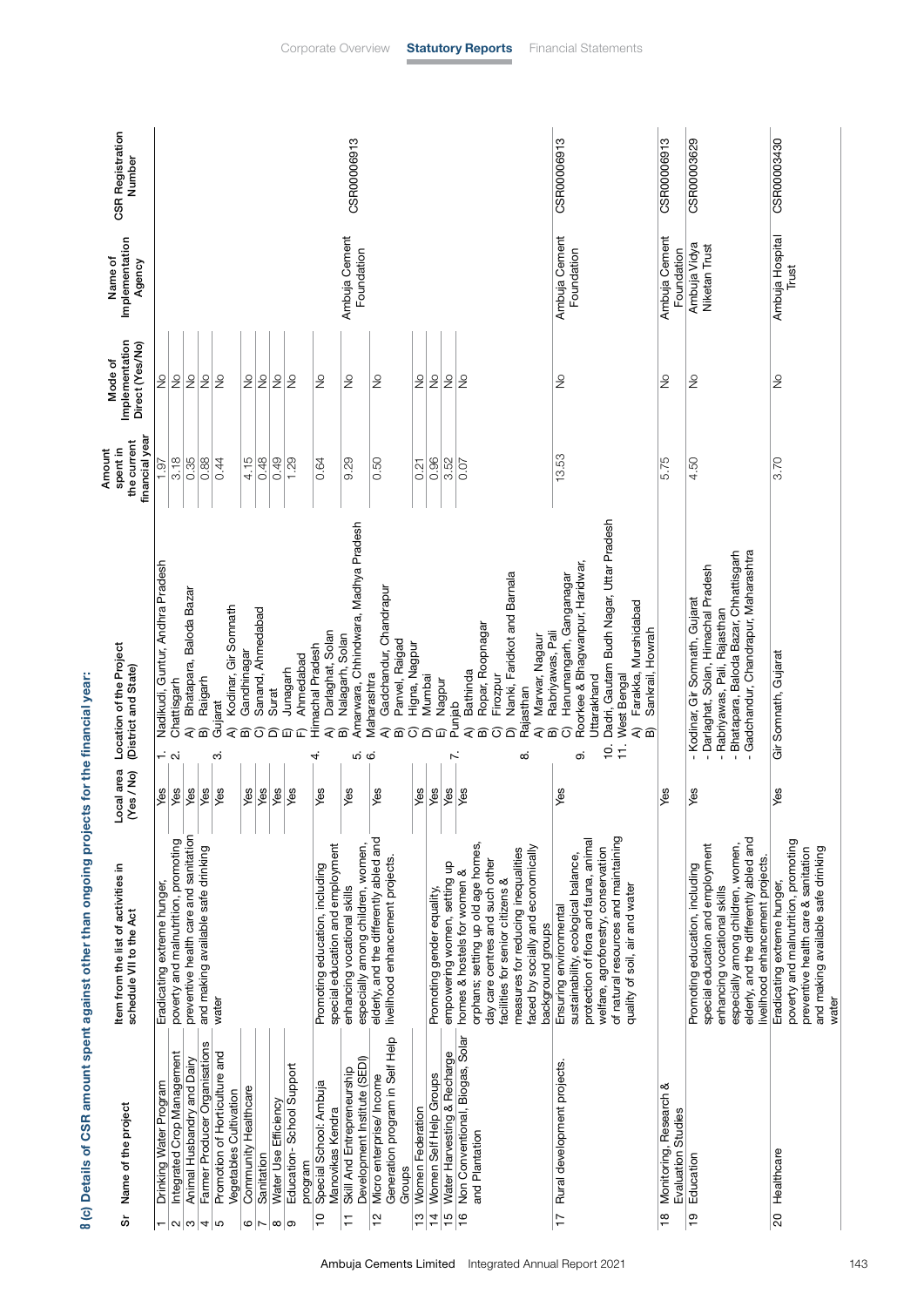| Name of the project<br>တ်                                             | Item from the list of activities in<br>schedule VII to the Act                                               | Local area<br>(Yes / No)                      | Location of the Project<br>(District and State)                                                                                                                                                                                                               | financial year<br>the current<br>Amount<br>spent in | Implementation<br>Direct (Yes/No)<br>Mode of | Implementation<br>Name of<br>Agency | <b>CSR Registration</b><br>Number |
|-----------------------------------------------------------------------|--------------------------------------------------------------------------------------------------------------|-----------------------------------------------|---------------------------------------------------------------------------------------------------------------------------------------------------------------------------------------------------------------------------------------------------------------|-----------------------------------------------------|----------------------------------------------|-------------------------------------|-----------------------------------|
| 21 COVID-19 Support                                                   | Supply of Oxygen cylinder and<br>setting up oxygen plants                                                    | Yes                                           | - Dadri, Gautam Budh Nagar, Uttar Pradesh<br>- Nalagarh, Solan, Himachal Pradesh<br>Oxygen Plants donated at Hospital<br>- Rabriyawas, Pali, Rajasthan<br>- Marwar, Nagaur, Rajasthan<br>Oxygen Cylinder Distributed:<br>- Gurgaon, Haryana<br>- Delhi        | 6.36                                                | Yes                                          | Not Applicable                      | ≨                                 |
|                                                                       |                                                                                                              |                                               | - Dadri, Gautam Budh Nagar, Uttar Pradesh<br>- Farakka, Murshidabad, West Bengal"<br>- Marwar, Nagaur, Rajasthan                                                                                                                                              |                                                     |                                              |                                     |                                   |
| Infrastructure<br>$\overline{2}$                                      | Dispatch of Cement for Charitable<br>Purpose                                                                 | Yes                                           | Marwar, Rajasthan                                                                                                                                                                                                                                             | 0.25                                                | Yes                                          |                                     | ≸                                 |
| Others<br>23                                                          | Utkarsh Global Foundation For<br><b>Animal Welfare</b>                                                       | Yes                                           | Mumbai, Maharashtra                                                                                                                                                                                                                                           | 0.03                                                | Yes                                          |                                     | ₹                                 |
| Total                                                                 |                                                                                                              |                                               |                                                                                                                                                                                                                                                               | 62.54                                               |                                              |                                     |                                   |
| 8 (d) Amount spent in Administrative Overheads                        |                                                                                                              |                                               |                                                                                                                                                                                                                                                               |                                                     |                                              |                                     | 1.87 crore                        |
| 8 (e) Amount spent on Impact Assessment, if applicable                |                                                                                                              |                                               |                                                                                                                                                                                                                                                               |                                                     |                                              |                                     | ž                                 |
| 8 (f) Total amount spent for the Financial Year(8b+8c+8d+8e)          |                                                                                                              |                                               |                                                                                                                                                                                                                                                               |                                                     |                                              |                                     | 64.41 crore                       |
| 8 (g) Excess amount for set off, if any<br>Particulars<br>Sr. no.     |                                                                                                              |                                               |                                                                                                                                                                                                                                                               |                                                     |                                              |                                     | Amount (₹ in crore)               |
| ⊜                                                                     | Two percent of average net profit of the Company as per Section                                              | 135(5)                                        |                                                                                                                                                                                                                                                               |                                                     |                                              |                                     | 36.57                             |
| Total amount spent for the Financial Year<br>$\widehat{\equiv}$       |                                                                                                              |                                               |                                                                                                                                                                                                                                                               |                                                     |                                              |                                     | 64.41                             |
| Excess amount spent for the Financial Year [(ii)-(i)]<br>(iii)        |                                                                                                              |                                               |                                                                                                                                                                                                                                                               |                                                     |                                              |                                     | 27.84                             |
| $\widehat{\boldsymbol{\Sigma}}$                                       | Surplus arising out of the CSR projects or programmes or activities of the previous financial years, if any. |                                               |                                                                                                                                                                                                                                                               |                                                     |                                              |                                     | $\bar{z}$                         |
| $\mathfrak{D}$                                                        | Amount available for set off in succeeding Financial Years [(iii)-(iv)]                                      |                                               |                                                                                                                                                                                                                                                               |                                                     |                                              |                                     | 27.84                             |
|                                                                       | 9 (a) Details of Unspent CSR amount for the preceding Financial Years: Not Applicable                        |                                               | 9 (b) Details of CSR amount spent in the financial year for ongoing projects of the preceding financial years: Not Applicable                                                                                                                                 |                                                     |                                              |                                     |                                   |
|                                                                       |                                                                                                              |                                               | 10) IN CASE OF CREATION OR ACQUISITION OF CAPITAL ASSET, FURNISH THE DETAILS RELATING TO THE ASSETS SO CREATED OR ACQUIRED THROUGH CSR SPENT IN THE FINANCIAL YEAR:                                                                                           |                                                     |                                              |                                     |                                   |
| Date of Creation or acquisition of the capital asset(s)<br>ଟି         |                                                                                                              |                                               |                                                                                                                                                                                                                                                               |                                                     |                                              |                                     |                                   |
| $\widehat{\mathbf{p}}$                                                | Amount of CSR spent for creation or acquisition of capital assets                                            |                                               |                                                                                                                                                                                                                                                               |                                                     |                                              | Not Applicable                      |                                   |
| $\widehat{\circ}$<br>$\widehat{\sigma}$                               |                                                                                                              |                                               | Details of the entity or public authority or beneficiary under whose name such capital asset is registered, their address etc.<br>Provide details of the capital asset(s) created or acquired (including complete address and location of the capital asset). |                                                     |                                              |                                     |                                   |
|                                                                       | 11) SPECIFY THE REASON(S), IF THE COMPANY HAS FAILED TO SPEND TWO PERCENT OF                                 |                                               | THE AVERAGE NET PROFIT AS PER SECTION 135(5)                                                                                                                                                                                                                  |                                                     |                                              | Not Applicable                      |                                   |
| On behalf of the CSR Committee                                        |                                                                                                              |                                               |                                                                                                                                                                                                                                                               |                                                     |                                              |                                     |                                   |
| CHAIRMAN-CSR COMMITTEE<br>(DIN NO. 00276351)<br>N.S.Sekhsaria<br>sd∕- | Neeraj Akhoury<br>ಕ್ಕೆ                                                                                       | MANAGING DIRECTOR & CEO<br>(DIN NO. 07419090) |                                                                                                                                                                                                                                                               |                                                     |                                              |                                     |                                   |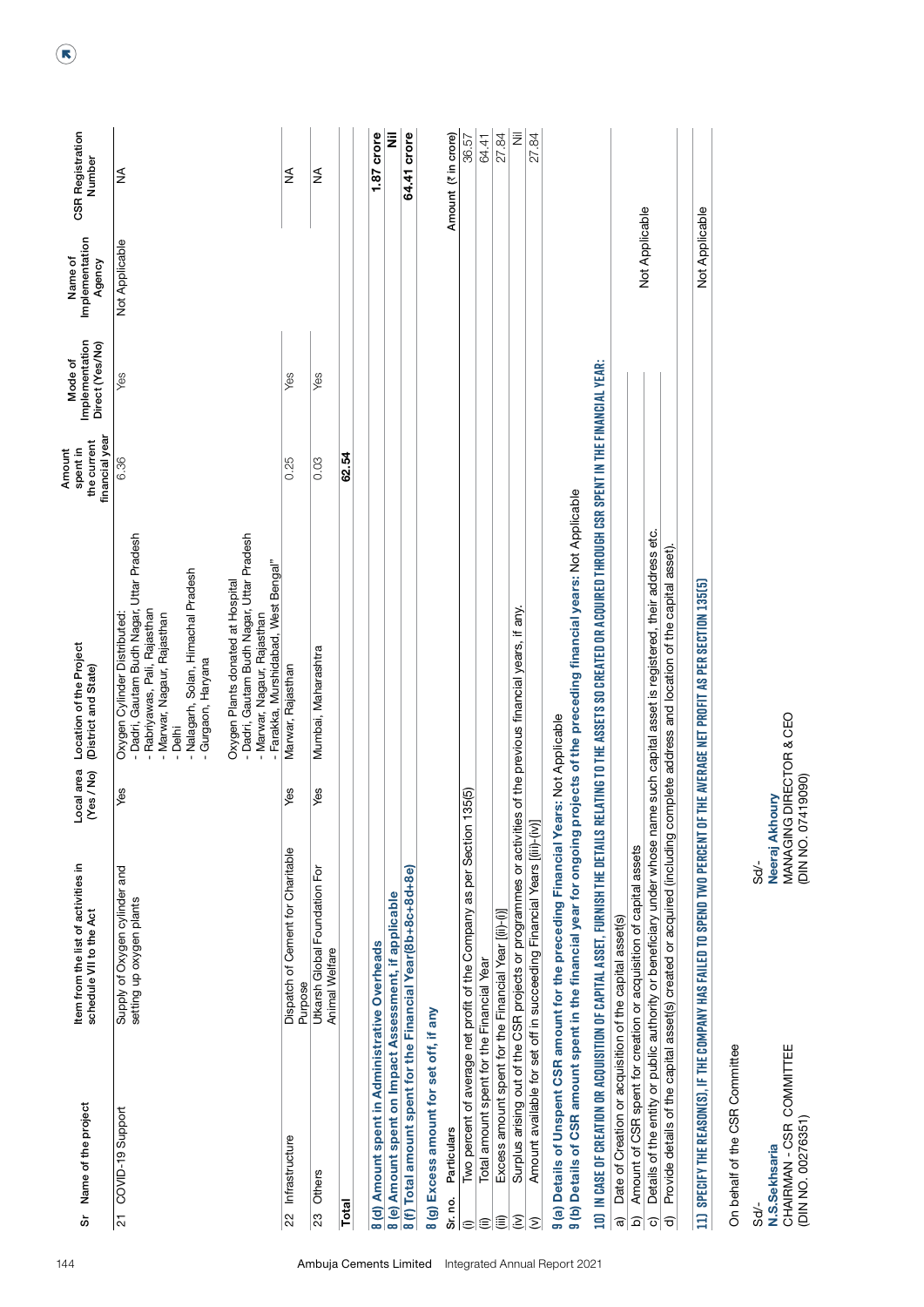## **Annexure II to Directors' Report**



January to December - 2021

#### Particulars of contracts contracts/arrangements made with related parties

(Pursuant to clause (h) of sub-section (3) of section 134 of the Act and Rule 8(2) of the Companies (Accounts) Rules, 2014)

This Form pertains to the disclosure of particulars of contracts/arrangements entered into by the company with related parties referred to in sub-section (1) of section 188 of the Companies Act, 2013 including certain arm's length transactions under third proviso thereto.

#### **Details of contracts or arrangements or transactions not at arm's length basis**

There were no contracts or arrangements or transactions entered into during the year ended December 31, 2021, which are not at arm's length basis.

#### **Details of material contracts or arrangement or transactions at arm's length basis**

No material related party transactions as stipulated under the Companies Act, 2013 or SEBI (Listing Obligations and Disclosure Requirements) Regulations, 2015 were entered during the year by the Company.

The details of the significant transactions with Related Party are as follows:-

| Name of the related party            | Nature of<br>Relationship | <b>Duration of Contract</b>            | Terms $(1)$                             | Amount<br>(₹ in crore) |
|--------------------------------------|---------------------------|----------------------------------------|-----------------------------------------|------------------------|
| <b>Nature of Contract</b>            |                           |                                        |                                         |                        |
| <b>Purchase of goods</b>             |                           |                                        |                                         |                        |
| Holcim Trading Ltd., Switzerland     | <b>Fellow Subsidiary</b>  | Case to Case Purchase<br>orders        | Based on Transfer Pricing<br>Guidelines | 199.03                 |
| <b>ACC Limited</b>                   | Subsidiary                | January 1, 2021 -<br>December 31, 2021 | Based on Transfer Pricing<br>Guidelines | 479.34                 |
|                                      |                           |                                        |                                         | 678.37                 |
| Sale of goods                        |                           |                                        |                                         |                        |
| <b>ACC Limited</b>                   | Subsidiary                | January 1, 2021 -<br>December 31, 2021 | Based on Transfer Pricing<br>Guidelines | 888.21                 |
|                                      |                           |                                        |                                         | 888.21                 |
| <b>Receiving of services</b>         |                           |                                        |                                         |                        |
| <b>ACC Limited</b>                   | Subsidiary                | January 1, 2021 -<br>December 31, 2021 | Based on Transfer Pricing<br>Guidelines | 71.04                  |
| Holcim Technology Ltd, Switzerland   | <b>Fellow Subsidiary</b>  | January 1, 2021 -<br>December 31, 2021 | Based on Transfer Pricing<br>Guidelines | 131.25                 |
| Holcim Services (South Asia) Limited | <b>Fellow Subsidiary</b>  | January 1, 2021 -<br>December 31, 2021 | Based on Transfer Pricing<br>Guidelines | 39.52                  |
|                                      |                           |                                        |                                         | 241.81                 |
| <b>Rendering of services</b>         |                           |                                        |                                         |                        |
| <b>ACC Limited</b>                   | Subsidiary                | January 1, 2021 -<br>December 31, 2021 | Based on Transfer Pricing<br>Guidelines | 56.26                  |
|                                      |                           |                                        |                                         | 56.26                  |

Note:

1. All related party transactions entered during the year were in Ordinary course of business and at Arm's length basis.

2. Appropriate approvals have been taken from Audit Committee, Board and Shareholders (wherever required) for the related party transactions entered by the Company and advances paid have been adjusted against bills, wherever applicable.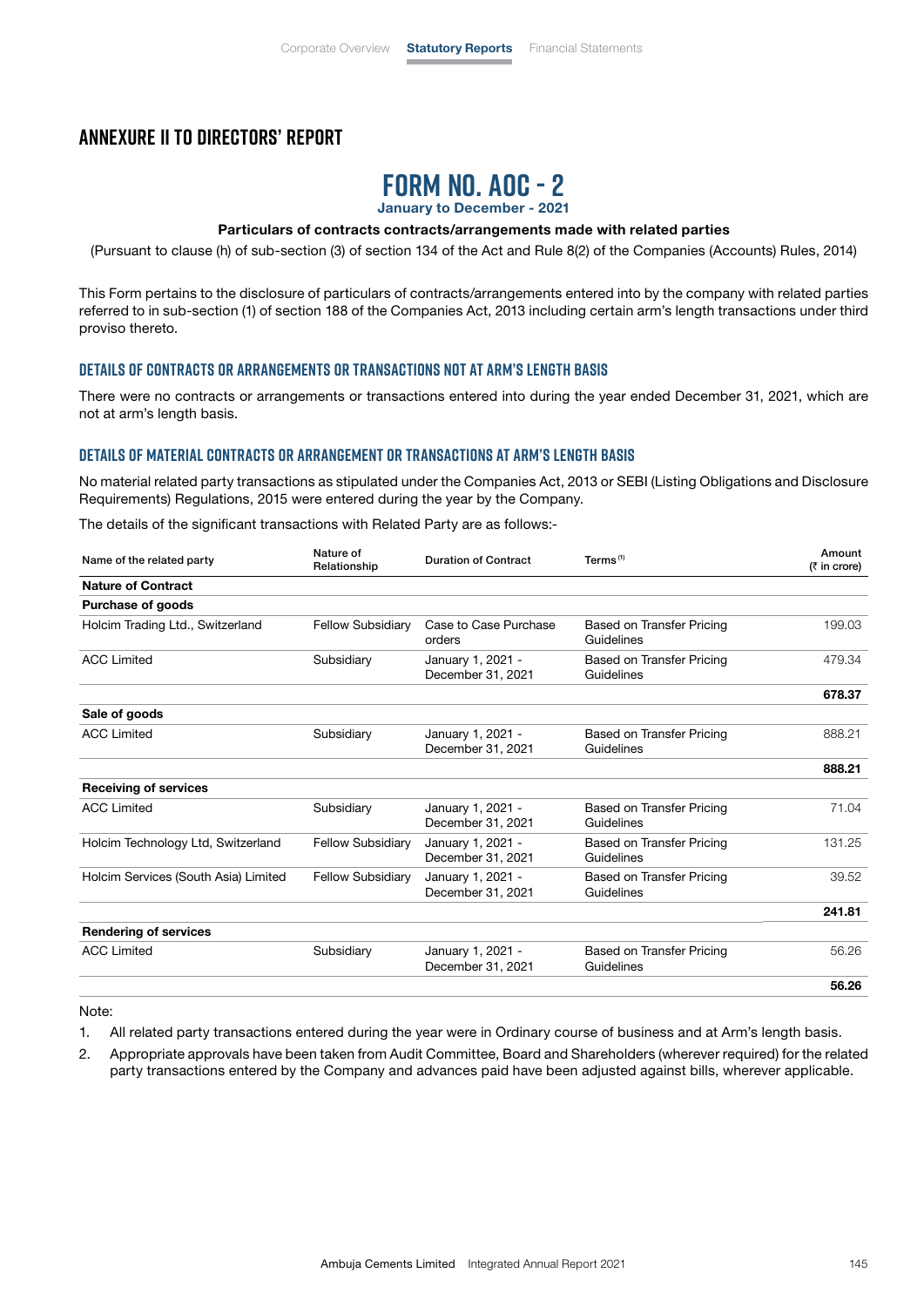# **Annexure III to Directors' Report**

# **Abstract of the Policy for selection and appointment of Directors**

The Nomination and Remuneration (N&R) Committee has adopted a Charter which, inter alia, deals with the manner of selection of Board Directors and Managing Director & CEO and their remuneration. The Charter also deals with the remuneration Policy for Senior Management Employees. This Policy is accordingly derived from the said Charter.

#### **1. Criteria of selection of Non Executive Directors**

- i. The Non Executive Directors shall be of high integrity with relevant expertise and experience so as to have a diverse Board with Directors having expertise in the fields of manufacturing, marketing, finance & taxation, law & governance and general management.
- ii. In case of appointment of Independent Directors, the N&R Committee shall satisfy itself with regard to the Independent nature of the Directors vis-à-vis the Company so as to enable the Board to discharge its function and duties effectively.
- iii. The N&R Committee shall ensure that the candidate identified for appointment as a Director is not disqualified for appointment under Section 164 of the Companies Act 2013.
- iv. The N&R Committee shall consider the following attributes / criteria whilst recommending to the Board the candidature for appointment as Director.
	- a. Qualification, expertise and experience of the Directors in their respective fields;
	- b. Personal, Professional or business standing
	- c. Diversity of the Board
- v. In case of re-appointment of Non Executive Directors, the Board shall, take into consideration the performance evaluation of the Director and his engagement level.

#### **2. Criteria of selection/appointment of Managing Director & CEO**

 For the purpose of selection of the MD & CEO, the N&R Committee shall identify persons of integrity who possess relevant expertise, experience and leadership qualities required for the position and shall take into consideration recommendation if any, received from any member of the Board.

 The Committee will also ensure that the incumbent fulfils such other criteria with regard to age and other qualifications as laid down under the Companies Act or other applicable laws.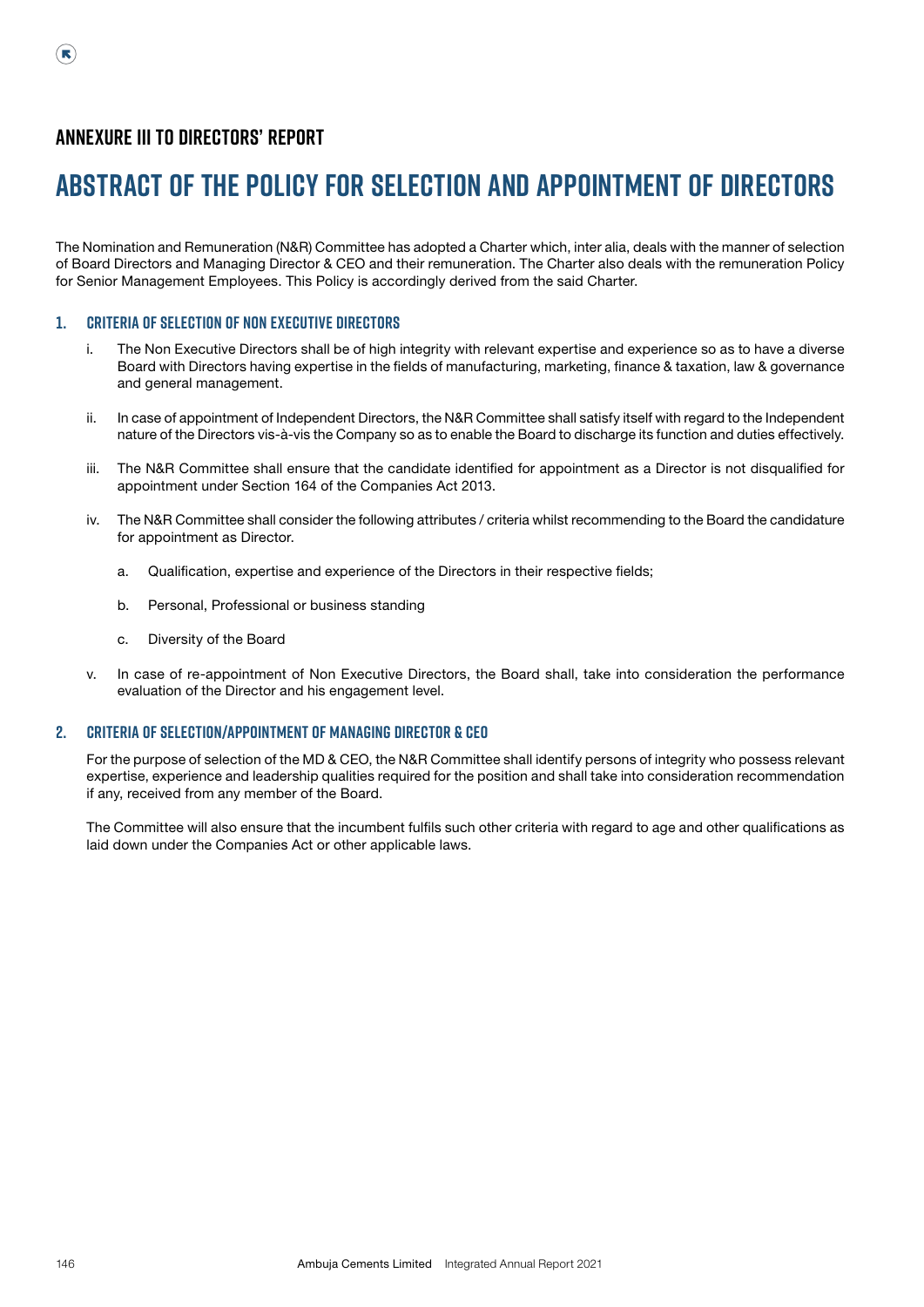## **Annexure IV to Directors' Report**

#### **SECRETARIAL AUDIT REPORT**

[Pursuant to Section 204(1) of the Companies Act, 2013 and rule No. 9 of the Companies (Appointment and Remuneration of Managerial Personnel) Rules, 2014]

#### FOR THE YEAR ENDED 31ST DECEMBER, 2021

To The Members, Ambuja Cements Limited Elegant Business Park, MIDC Cross Road 'B', Off. Andheri - Kurla Road, Andheri (East), Mumbai – 400 059

Dear Sirs,

We have conducted online verification and examination of records, as facilitated by the Company, due to COVID-19 and subsequent lockdown situation for the purpose of the secretarial audit of the compliance of applicable statutory provisions and the adherence to good corporate governance practice by Ambuja Cements Limited (hereinafter called "the Company") and for issuing this Report. Secretarial Audit was conducted in a manner that provided us a reasonable basis for evaluating the corporate conduct/statutory compliances and expressing our opinion thereon.

Based on our verification of the Company's books, papers, minutes books, forms and returns filed and other records maintained by the Company and also the information provided by the Company, its officers, agents and authorized representatives during the conduct of secretarial audit, we hereby report that in our opinion, the Company has, during the audit period covering calendar year ("year") ended on December 31, 2021, complied with the statutory provisions listed hereunder and also that the Company has proper Board processes and compliance mechanism in place to the extent, in the manner and subject to the reporting made hereinafter:

- 1. We have examined the books, papers, minutes books, forms and returns filed and other records maintained by Ambuja Cements Limited ("the Company") for the year ended on December 31, 2021, according to the applicable provisions of:
	- (i) The Companies Act, 2013 (the Act) and the rules made thereunder;
	- (ii) The Securities Contracts (Regulation) Act, 1956 ('SCRA') and the rules made thereunder;
	- (iii) The Depositories Act, 1996 and the Regulations and Bye-laws framed thereunder;
	- (iv) Foreign Exchange Management Act, 1999 and the rules and regulations made thereunder to the extent of Foreign Direct Investment and Overseas Direct Investment and External Commercial Borrowings;
	- (v) The following Regulations and Guidelines prescribed under the Securities and Exchange Board of India Act, 1992 ('SEBI Act'):-
- i. The Securities and Exchange Board of India (Prohibition of Insider Trading) Regulations, 2015;
- ii. The Securities and Exchange Board of India (Listing Obligations and Disclosure Requirements) Regulations, 2015.
- iii. The Securities and Exchange Board of India (Substantial Acquisition of Shares and Takeovers) Regulations, 2011;
- 2. Provisions of the following Regulations and Guidelines prescribed under the Securities and Exchange Board of India Act, 1992 ('SEBI Act') were not applicable to the Company during the year under report:
	- i. The Securities and Exchange Board of India (Issue and Listing of Debt Securities) Regulations, 2008;
	- ii. The Securities and Exchange Board of India (Delisting of Equity Shares) Regulations, 2009;
	- iii. The Securities and Exchange Board of India (Buyback of Securities) Regulations, 2018;
	- iv. The Securities and Exchange Board of India (Registrars to an Issue and Share Transfer Agents) Regulations, 1993, regarding the Companies Act and dealing with client;
	- v. The Securities and Exchange Board of India (Issue of Capital and Disclosure Requirements) Regulations, 2018; and
	- vi. The Securities and Exchange Board of India (Share Based Employee Benefits) Regulations, 2014;

We further report that, having regard to the compliance system prevailing in the Company and on examination of the relevant documents and records in pursuance thereof, on test-check basis, the Company has complied with following Acts, Laws and Regulations applicable specifically to the Company:

- (i) Mines and Mineral (Regulation and Development) Act, 1957 read with Mineral Conservation and Development Rules, 1988
- (ii) Mines Act, 1952 read with Mines Rules, 1955
- (iii) Cement Cess Rule, 1993
- (iv) Cement (Quality Control) Order, 2003.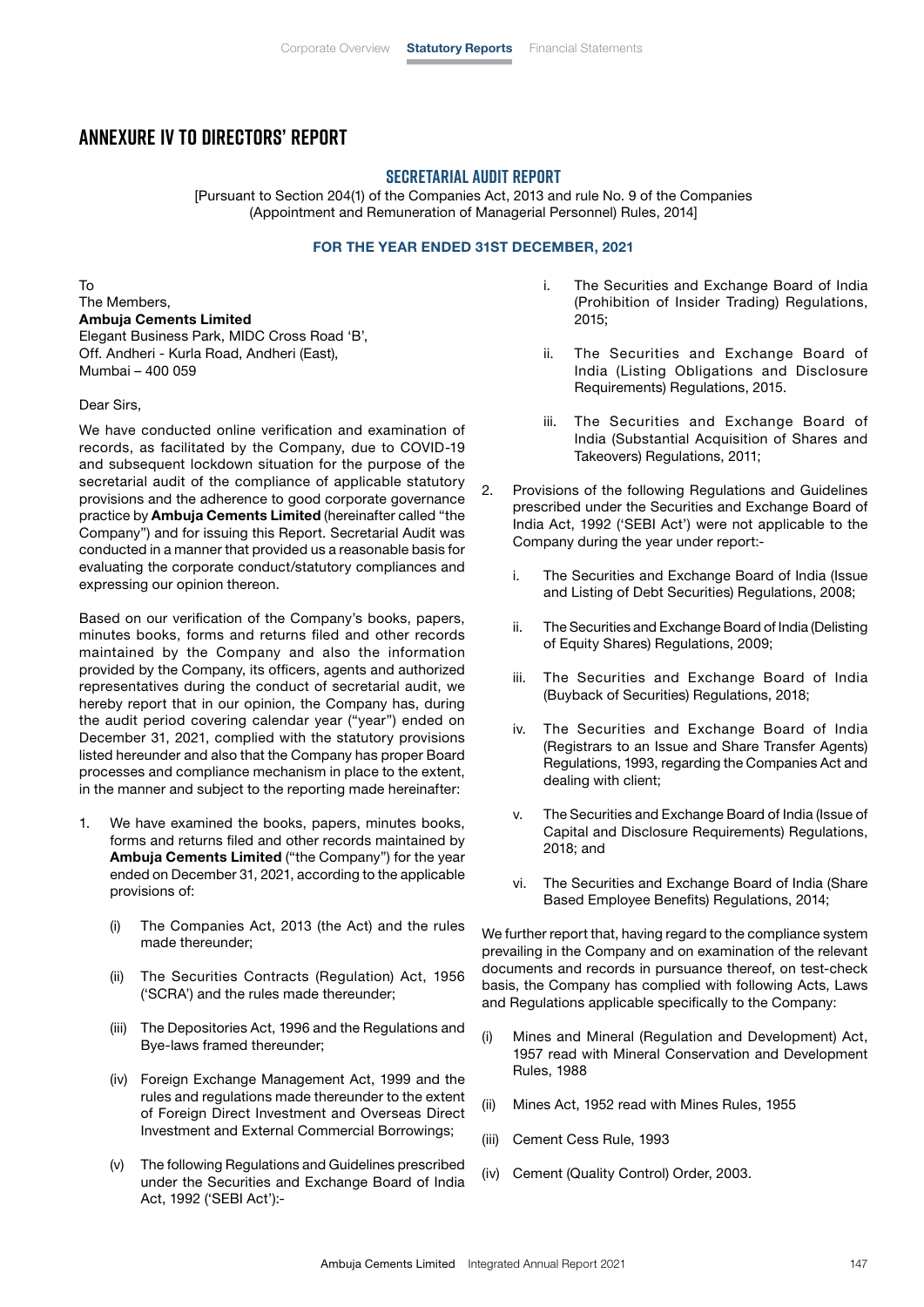We have also examined compliance with the applicable clauses of Secretarial Standards 1 and 2, issued by The Institute of Company Secretaries of India under the provisions of the Companies Act, 2013.

During the year under the report, the provisions of the Acts, Rules, Regulations, Guidelines, Standards, etc. mentioned above read with circulars, notifications and amended rules, regulations, standards etc. issued by the Ministry of Corporate Affairs, Securities and Exchange Board of India and such other regulatory authorities for such acts, rules, regulations, standards etc. as may be applicable, from time to time issued for compliances under the pandemic situation, have been complied with by the Company.

#### We further report that:

The Board of Directors of the Company is duly constituted with proper balance of Executive Directors, Non-Executive Directors and Independent Directors. There were changes in the composition of the Board of Directors of the Company. The changes in the Board of Directors that took place during the year under report were carried out in compliance with the provisions of the Act.

Adequate notice is given to all directors to schedule the Board Meetings, except for the meeting convened for urgent matters, agenda and detailed notes on agenda were sent at least seven days in advance and a system exists for seeking and obtaining further information and clarifications on the agenda items before the meeting and for meaningful participation at the meeting.

Since none of the members have communicated dissenting views in the matters / agenda proposed from time to time for consideration of the Board and Committees thereof, during the year under the report, hence were not required to be captured and recorded as part of the minutes.

We further report that there are adequate systems and processes in the Company commensurate with the size and operations of the Company to monitor and ensure compliance with applicable laws, rules, regulations and guidelines.

We further report that the Company had furnished the requisite information / clarifications / explanations in response to the letter received from Registrar of Companies, Gujarat, Dadra and Nagar Haveli. There has been no further correspondence from the said Authority.

There was no event/action which had major bearing on the Company's affairs in pursuance to the above referred laws, rules, regulations, guidelines, standards, etc.

> For RATHI & ASSOCIATES COMPANY SECRETARIES

### JAYESH SHAH

PARTNER MEM. NO. FCS 5637 Date: February 17, 2022 COP No. 2535 Place: Mumbai UDIN: F005637C002622781

Note: This report should be read with our letter of even date which is annexed as Annexure I and forms are integral part of this report.

### **Annexure I**

To, The Members Ambuja Cements Limited Elegant Business Park, MIDC Cross Road 'B', Off. Andheri – Kurla Road, Andheri (East), Mumbai – 400 059

Our report of even date is to be read along with this letter.

- 1. Maintenance of Secretarial record is the responsibility of the management of the Company. Our responsibility is to express an opinion on these secretarial records based on our audit.
- 2. We have followed the audit practices and processes as were appropriate to obtain reasonable assurance about the correctness of the contents of the Secretarial records. The verification was done on test basis to ensure that correct facts are reflected in secretarial records. We believe that the processes and practices, we followed provide a reasonable basis for our opinion.
- 3. We have not verified the correctness and appropriateness of financial records and Books of Accounts of the Company.
- 4. Wherever required, we have obtained the Management representation about the compliance of laws, rules and regulations and happening of events etc.
- 5. The compliance of the provisions of Corporate and other applicable laws, rules, regulations, standards, is the responsibility of management. Our examination was limited to the verification of procedures on test basis.
- 6. The Secretarial Audit report is neither an assurance as to the future viability of the Company nor of the efficacy or effectiveness with which the management has conducted the affairs of the Company.

For RATHI & ASSOCIATES COMPANY SECRETARIES

> JAYESH SHAH PARTNER

Date: February 17, 2022 2008 and the contract of the contract of the contract of the MEM. NO. FCS 5637 Place: Mumbai COP No. 2535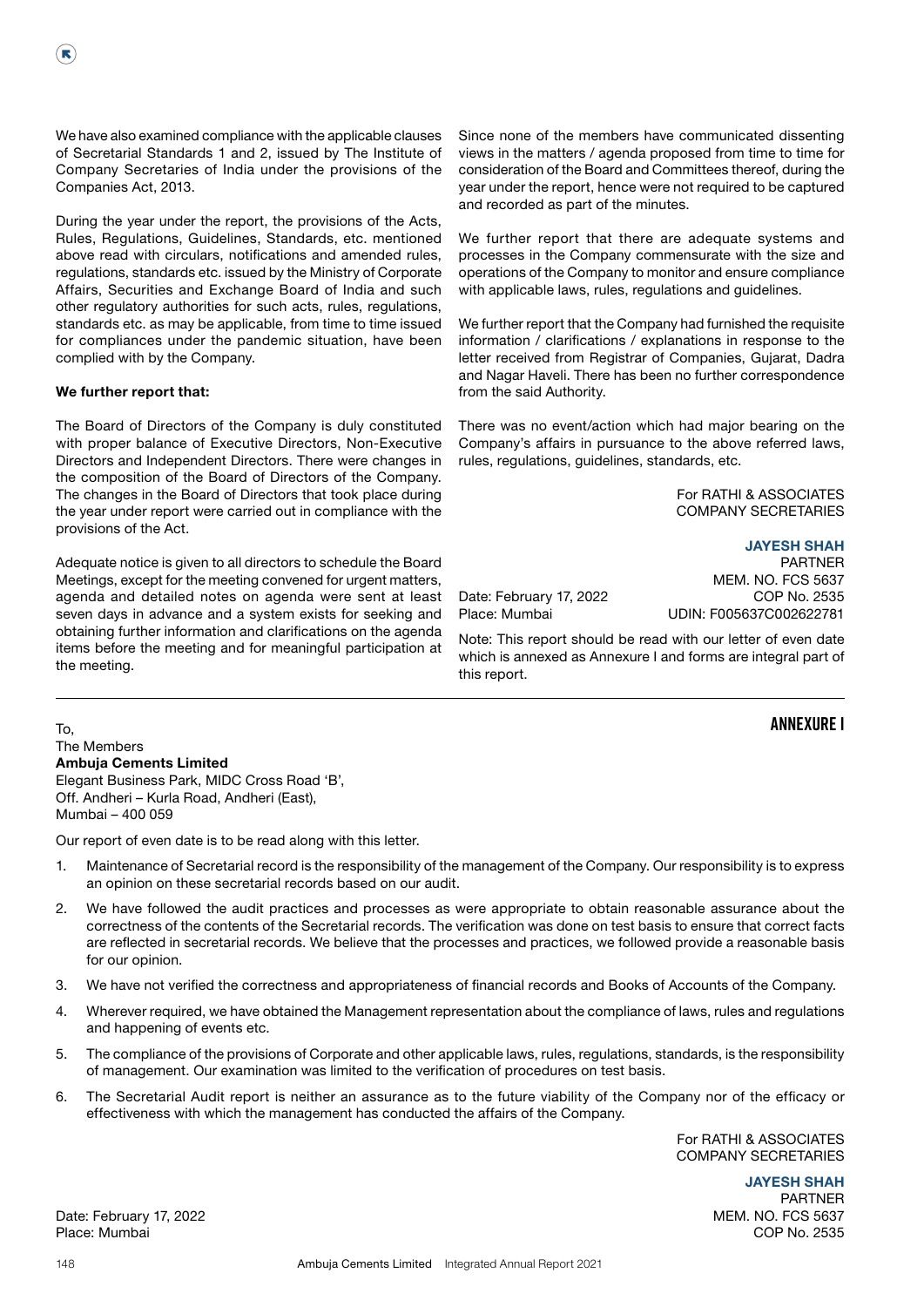# **Annexure V to Directors' Report**

# **Conservation of Energy, Technology Absorption And Foreign Exchange Earnings And Outgo Pursuant to the provisions of Section 134 of the Companies Act, 2013 read with the Companies (Accounts) Rules, 2016.**

#### **A) Conservation of Energy**

- (a) The steps taken or impact on conservation of energy:
	- 1. Optimisation of bag filter operation (purging time/ cycle time/delay time) at TPP. (Bhatapara, Roorkee, Farakka, Dadri, Nalagarh)
	- 2. Optimising Aux power by replacement of three Nos High efficiency CCW Pumps for STG-TPP. (Bhatapara)
	- 3. Reduction in SHR and aux power consumption by replacing STG3 vacuum pump. (Bhatapara)
	- 4. Improvement in SEEC of Line 2 Clinker power by reduction in False Air ingress in Pre-heater fan inlet down-comer duct. Pre Heater fan power reduced by 1unit/T Clk. (Bhatapara)
	- 5. Coal Ash analyser, to analyse ash content of coal at site. (Bhatapara)
	- 6. Idle running of packers and its connected equipment monitored on a daily basis, Avoid Idle running. (Bhatapara)
	- 7. Power Factor maintained 0.99 by optimising capacitor banks (Bhatapara, Sankrail, Bhatinda)
	- 8. Installation of LED Lights at Plant and Colony. (Bhatapara, Sankrail, Farraka)
	- 9. Management of change in OT environment (Farraka, Dadri)
	- 10. Silo RADAR Level sensors upgradation (Cement & flyash) (Farraka)
	- 11. Weigh feeder inter count controller replaced. (Farraka, Dadri)
	- 12. Direct unloading of FA bulker in Mill feed FA hopper instead of Fly ash silo by installing auto change over pneumatic operated valve (Farraka)
	- 13. Reduction in Electrical power consumption by increasing mill throughput from 164 to 173. (CM -SEEC Reduced From 2020: 34.30 kWh/t to 32.51 kWh/t in 2021) (Power Saving: 1.79 kWh /t of Cmt with various initiatives) (Farakka)
	- 14. Optimisation of grinding media charging. (Farakka, Roorkee, Bhatinda)
	- 15. Nibs Gate made operational (Farakka)
- 16. Optimisation of grinding aid consumption (Farakka, Sankrail, Roorkee)
- 17. Reduction in STEC by 3.5 % by implementing operational measures, HLC installation commissioning & tuning, process optimisation (Suli, Rauri)
- 18. Reduction in SULI SEEC by 1.8 kWh/t-Cem by implementing operational discipline, i.e. judicious blending of limestone from both mines (Suli)
- 19. Upgradation of OLBC 2 VFD to avoid starting problems and subsequent production loss (Reliability improvement) (Suli, Rauri)
- 20. Maximised usage of WFA 17 % in PPC grinding (out of 32.8 total FA) (Suli, Rauri)
- 21. Burner up gradation (Suli, Rauri)
- 22. VFD Installation in ILC Coal Firing Blower (480 kWh/ Day saving) (Rabriyawas)
- 23. Power Factor Improvement at 6.6 KV in all sections of cement plant (INR 11K/Day Benefit) (Rabriyawas)
- 24. Conversion of motors from Delta to Star Connection in 3 nos. Packing Plant JPFs (360 kWh/Day Savings) (Rabriyawas)
- 25. Cooler IKN Grates Cleaning to achieve improved secondary air temperature
- 26. Reduction in System Voltage from 6.66 KV to 6.55 KV (1680 kWh/Day Saving) (Rabriyawas)
- 27. Optimisation of Grinding Media Pattern in CM 4 (Reduction of 3.1 kWh/T from Previous Year) (Ropar)
- 28. Optimisation of Grinding Media Pattern and Proper Production Planning of Different 47. Products with minimum change overs in CM 2 (Reduction of 4.0 kWh/T from Previous Year) (Ropar)
- 29. Increased Fly Ash Consumption by 3.8% in PPC Production (From 29.5% in 2020 to 33.3% in 2021) (Ropar)
- 30. Reduction in CPP SHR Consumption from 3,456 to 3389 kCal/kWh (Ropar)
- 31. (CM -SEEC Reduced From 2020: 35.14 kWh/t to 33.33 kWh/t in 2021) (Power Saving: 1.81 kWh /t of Cmt with various initiatives) (Roorkee).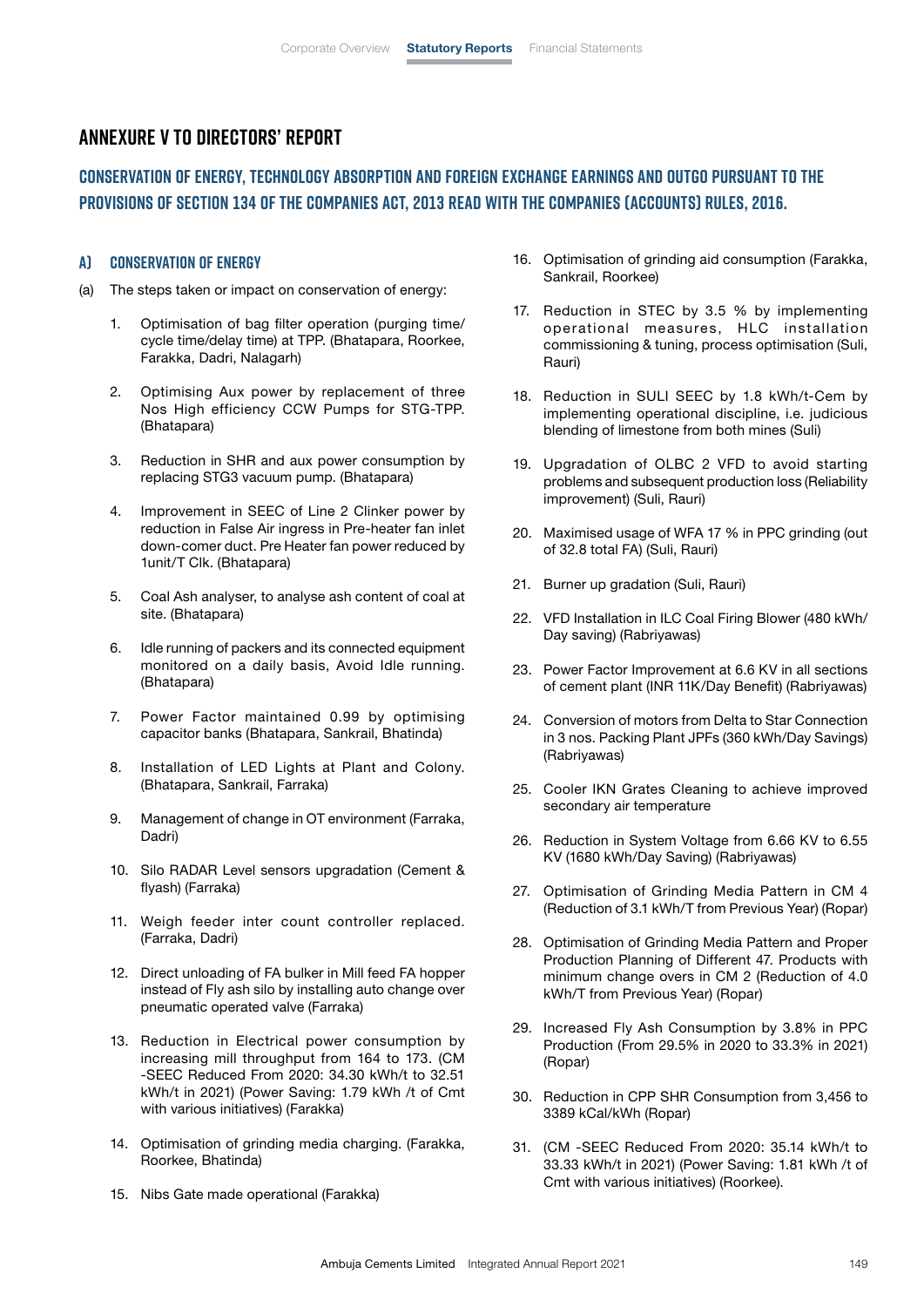32. Increased use of WFA to the level of 10 % when DFA is not available with the use of Local made Furnace (Roorkee)

 $(\mathbf{R})$ 

- 33. Lowest Sp. electrical energy consumed i.e 31.84 kWh/t.cem in PPC grinding. (Bhatinda) In 2020, SEEC was 35.95 kWh/t.cem; 4.11 u/t saved. (Bhatinda)
- 34. Maximise fly ash consumption 33.88 %, including 6.62 % wet ash i.e reduced clinker factor (Bhatinda)
- 35. Maintained 45 micron residue less than 10.06 % by periodic replacement of sepa. Classifier top seal. (Bhatinda)
- 36. Dry fly ash flow controlled for mill feeding, by fine tuning of PID controller. (Bhatinda)
- 37. 31.5 MVA transformer with new switchyard commissioned. (Dadri)
- 38. Natural Gas based Hot Air Generator (Dadri)
- 39. Stopped gypsum/Wet Ash Handling group Bag filters during high moisture thus saving approx.34 kw/Hr. (Nalagarh)
- 40. Stopped gypsum crusher (45 KW) and gypsum & wet ash feeding being done through bypass chute. (Nalagarh)
- 41. Installation of VVF in product elevator top bag filter thus saving 7.5 kw/Hr and consistent reliable product sampling. (Nalagarh)
- 42. Installation of VVF in Packing plant bag filters (04 Nos.) thus saving approx.65kw/Hr.
- 43. Replacement of under loaded conveyor belt motors (04 Nos.) in both packers' discharge (from 11 kw to 5.5 kw). (Nalagarh)
- 44. Reduction in false air across Mill and Bag house circuit from23.3%to 14.7%. (Nalagarh)
- 45. Removal of all the three S-Rollers releasing a saving potential of 0.5 kWh/T in Mill fan SEEC. (Nalagarh)
- 46. Raw mix & Fuel Mix Optimisation to improve the burnability which resulted in reduction in Thermal Energy Consumption (Ambujanagar)
- 47. Raw Mill Fan inlet modification to improve the fan efficiency (power consumption reduction) (Gaj L2)
- 48. 1.8 kWh/MT SEEC(G) reduction in 2021 over 2020 (~13% reduction) (Surat)
- 49. Conversion of Twin Drive Cement Mill Motor into Single Drive thereby reducing approx. 100 kW (Surat)
- 50. Replacement of lower capacity OPC Solid Flow Feeder by Higher one thereby increasing Mill output and hence reduction in SEEC(G)(Surat)
- 51. In house Grinding Aid made grinding aid from molecules introduced.
- (b) The capital investment on energy conservation equipment
	- 1. Power saving in Bag filter fans by installing VFD
	- 2. Three Nos High efficiency CCW Pumps for STG3- TPP
	- 3. STG3 Vacuum Pump in place of SJAE
	- 4. Kiln-2 Outlet Seal replacement.
	- 5. Coal ash analyser
	- 6. MPRO relays
	- 7. Upgraded radar sensors.
	- 8. WHRS erection work under progress.
	- 9. New AFR feeding system, with increased capacity
	- 10. Burner upgradation
	- 11. Replacement of Driers for Compressed Air
	- 12. Replacement of Main Baghouse bags (3000 bags)
	- 13. Replacement of internal parts for Gaj Line-2 cooler ESP
	- 14. Ambuja Kiln PLC upgradation
	- 15. Ambujanagar: polycom separators fans
	- 16. high efficiency blade of fan in Air Cooled Condenser in power
- (c) Steps taken for alternate source of utililsation:
	- 1. Use 26% solar power of total power. (Dadri)
	- 2. Ever lowest auxiliary power consumption from WHRS (%) 4.97 (Rabriyawas)
	- 3. Ever highest generation from WHRS (surpassed by 24% w.r.t. pr. best) (Rabri)
	- 4. WHRS installation (SULI, RAURI) (power generation capacity 21 MW)
	- 5. Upgradation of AFR feeding system (6%TSR) (Rauri)
	- 6. Replacement of 50% traditional HSD usage with PYROLITIC oil at the time of every cold (Suli, Rauri)

#### **B) Technology Absorption**

#### (a) Efforts made towards Technology Absorption:

- 1. Digitalisation of walk by inspection to improve quality of inspection across all Plants.
- 2. Technical Information system (TIS) Installation at plant locations along with PACT dashboard for close monitoring of process data
- 3. Close Monitoring & Rescheduling of colony and plant lighting as per requirement (Power Saving: 0.13 kWh/t of Cmt) (Farakka)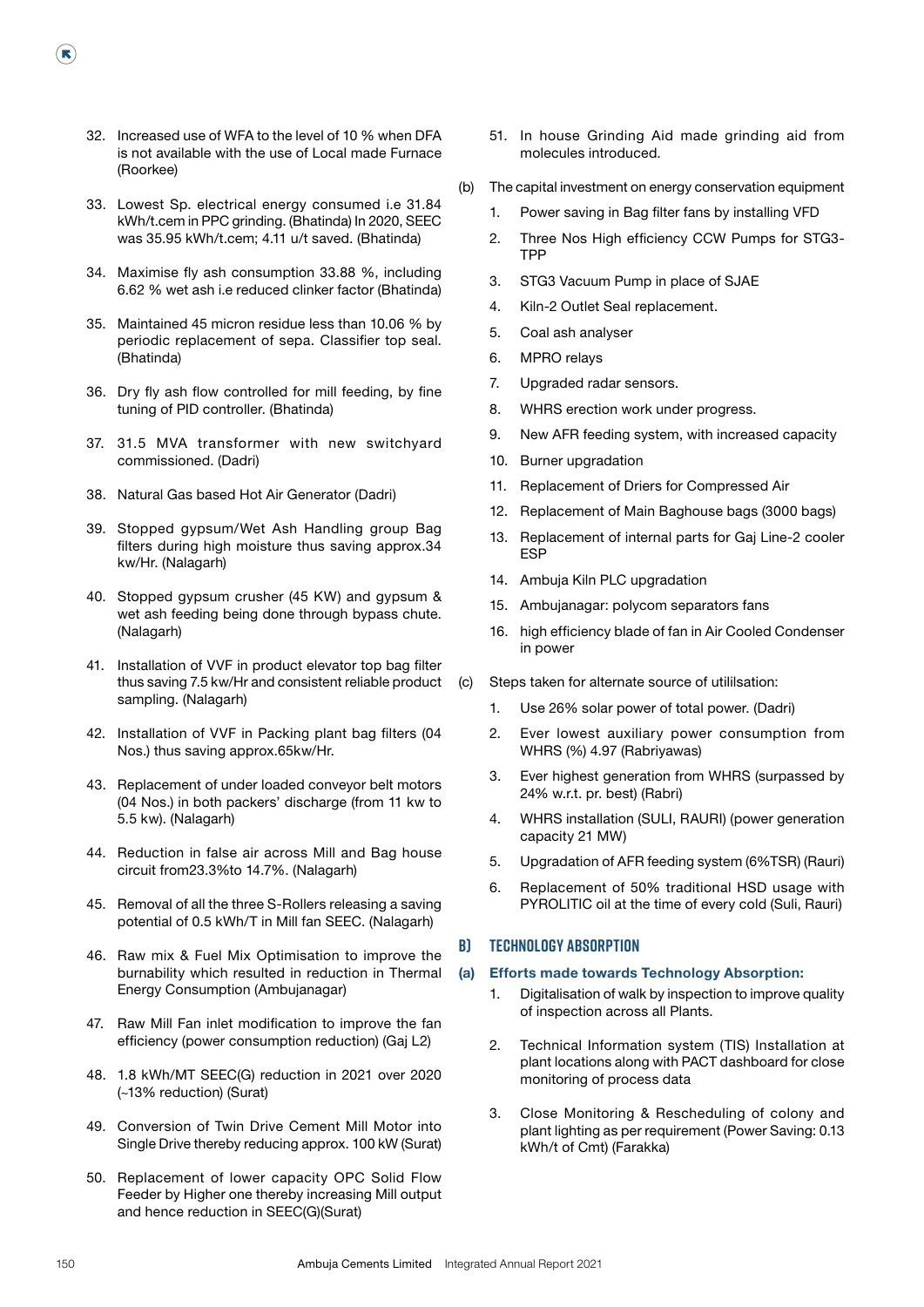#### (b) Information regarding Technology Imported during last 3 year:

| Details of Technology imported                                                                                                                                       | Year Of Import | <b>Status</b>            |
|----------------------------------------------------------------------------------------------------------------------------------------------------------------------|----------------|--------------------------|
| Kiln-2 Burner replacement (Low Primary air) at BT                                                                                                                    |                | 2021 Partially Observed. |
| Commissioned in Nov'21.                                                                                                                                              |                |                          |
| Low Efficiency CWP pump replaced with high efficacy Pump                                                                                                             | 2021           | Fully Absorbed.          |
| Bhatapara: Line -2 Cooler Up graded with IKN cooler- Investment-1400 Lac                                                                                             | 2020           | Fully Absorbed.          |
| Replacement of conventional 3 Low effc blowers with Hybrid screw blowers.                                                                                            | 2020           | Fully Absorbed.          |
| Commissioning of SNCR to control Nox emission of Kilns.                                                                                                              | 2019           | Fully Absorbed.          |
| Procurement of Coal Ash Analyser at BT                                                                                                                               | 2021           | Fully Absorbed.          |
| Optimise the capacitor HT capacitor ON timings & restored the LT faulty capacitors.                                                                                  | 2020           | Fully Absorbed.          |
| Lighting circuit modification with introduction of lighting circuit breaker additional with PLC<br>control                                                           | 2021           | Partial                  |
| MPRO motor protection relay installed for motor above rating of 37 KW in plant operation                                                                             | 2019           | Partial                  |
| Logic bypass record to be maintained and approval for the requirement in plant operation                                                                             | 2021           | Fully Absorbed.          |
| Siemens belt weigher installation and commissioning done for analysing weight of the total<br>clinker received through clinker rake                                  | 2021           | Fully Absorbed.          |
| TIS system implemented for operational control feedback established                                                                                                  | 2021           | Fully Absorbed.          |
| RADAR level sensors.                                                                                                                                                 | 2021           | Fully Absorbed.          |
| New Tersus control electronics are used for weighing tasks in continuous process<br>sequences.                                                                       | 2021           | Fully Absorbed.          |
| Packer spoute weight accuracy and auto correction feature established by introducing new<br>SEWAREX controller by OEM                                                | 2021           | Fully Absorbed.          |
| Idea was to direct unloading from all 4 pipelines if we are having sufficient Fly ash bulkers to<br>run both the Mill to save specific power consumption by 0.1 unit | 2021           | Partial                  |
| Digitalisation of walk by inspection to improve quality of inspection at Plant                                                                                       | 2020           | Fully Absorbed.          |
| Technical Information system (TIS) Installation at plant with PACT dashboard for close<br>monitoring of process data.                                                | 2021           | Fully Absorbed.          |
| EMS Server and Power Plant DCS Server Connectivity with TIS for Energy Management                                                                                    | 2021           | In Progress              |
| Installed Wet Fly Ash Dryer to ensure availability of Fly Ash during lean seasons.                                                                                   | 2019           | Fully Absorbed           |
| Mill Master commissioned for better mill performance.                                                                                                                | 2021           | Completed                |
| Natural Gas based Hot Air Generator                                                                                                                                  | 2021           | Completed                |
| Process optimisation only.                                                                                                                                           | 2021           | Complete                 |
| Schenck make SFF (180 TPH)                                                                                                                                           | 2021           | Installed                |
|                                                                                                                                                                      |                |                          |

#### (c) Benefits derived (Cost reduction, product **C) Expenditure for R/D**  improvement/improvement, Import substitution):

- 1. Improvement in clinker factor by increasing clinker reactivity and intern increasing the Flyash usage.
- 2. AFR used brings down the requirement of conventional fuels.
- 3. Solar power saves fuels used and impacts heavily on electricity cost.
- 4. Energy saving through initiative like VFD installation, LED lights and optimisation.

|                                                                 |                                   | ₹ in crore                         |
|-----------------------------------------------------------------|-----------------------------------|------------------------------------|
|                                                                 | <b>Current Year</b><br>31.12.2021 | <b>Previous Year</b><br>31.12.2020 |
| Capital Expenditure                                             | 0.00                              | 0.00                               |
| <b>Recurring Expenditure</b>                                    | 0.40                              | 0.53                               |
| <b>Total Expenditure</b>                                        | 0.40                              | 0.53                               |
| Total R & D expenditure<br>as a percentage of total<br>turnover |                                   |                                    |

#### **D) Foreign Exchange Earnings And Outgo**

|        |                                   | ₹ in crore                         |
|--------|-----------------------------------|------------------------------------|
|        | <b>Current Year</b><br>31.12.2021 | <b>Previous Year</b><br>31.12.2020 |
| Used   | 1.056.60                          | 2.843.36                           |
| Earned | 4 47                              | 2.53                               |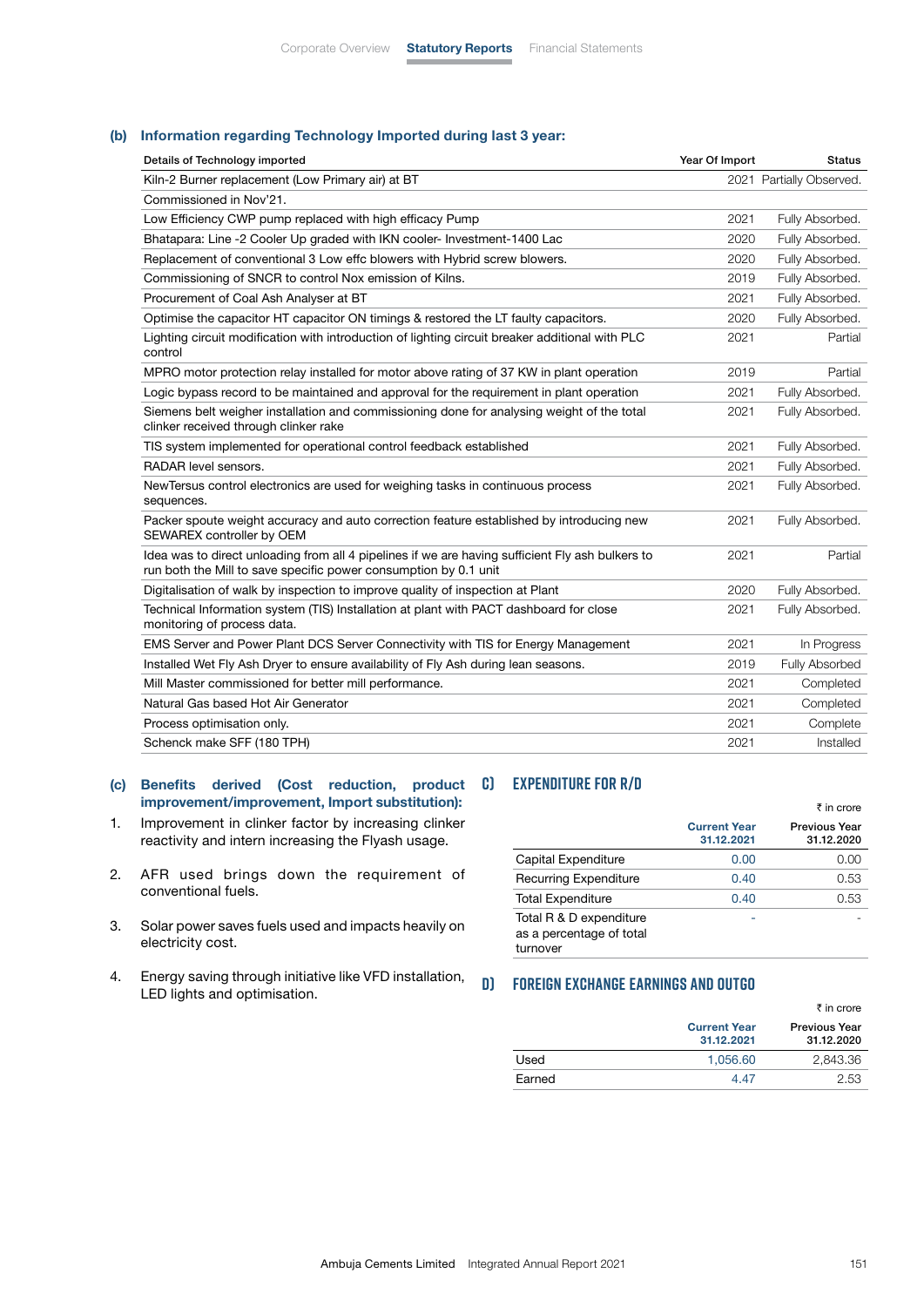# **Annexure VI to Directors' Report**

# **Details pertaining to remuneration as required under Section 197(12) read with Rule 5(1) of the Companies (Appointment and Remuneration of Managerial Personnel) Rules, 2014**

#### **(A) Ratio of the remuneration of each Director/KMP to the median remuneration of all the employees of the Company for the financial year:**

| Name of Director and KMP                               | Remuneration | Ratio of remuneration<br>of each Director to<br>median remuneration<br>of employees(a) | % increase in<br>remuneration in the<br><b>Financial Year 2021</b> |
|--------------------------------------------------------|--------------|----------------------------------------------------------------------------------------|--------------------------------------------------------------------|
| <b>Non Executive Directors</b>                         |              |                                                                                        |                                                                    |
| Mr. N.S. Sekhsaria                                     | 54,20,000    | 7.96                                                                                   | 5.24%                                                              |
| Mr. Jan Jenisch                                        | 22,50,000    | 3.31                                                                                   | 4.55%                                                              |
| Mr. Christof Hassig                                    | 23,00,000    | 3.38                                                                                   | 15.91%                                                             |
| Mr. Martin Kriegner                                    |              |                                                                                        |                                                                    |
| Ms. Then Hwee Tan                                      | 40,20,000    | 5.91                                                                                   | 22.33%                                                             |
| Mr. Mahendra Kumar Sharma                              | 38,39,589    | 5.64                                                                                   | 49.38%                                                             |
| Mr. Ranjit Shahani                                     | 24,50,000    | 3.60                                                                                   | 46.91%                                                             |
| Mr. Praveen Kumar Molri                                | 23,00,000    | 3.38                                                                                   | 46.46%                                                             |
| Mr. Ramanathan Muthu                                   | 22,50,000    | 3.31                                                                                   | N.A.                                                               |
| <b>Independent Directors</b>                           |              |                                                                                        |                                                                    |
| Mr. Nasser Munjee                                      | 44,70,000    | 6.57                                                                                   | 14.25%                                                             |
| Mr. Rajendra Chitale                                   | 54,60,000    | 8.88                                                                                   | 5.75%                                                              |
| Mr. Shailesh Haribhakti                                | 43,00,000    | 7.32                                                                                   | 11.37%                                                             |
| Dr. Omkar Goswami                                      | 44,50,000    | 6.87                                                                                   | 7.82%                                                              |
| Ms. Shikha Sharma                                      | 41.30.000    | 6.90                                                                                   | $-6.77%$                                                           |
| <b>Executive Director</b>                              |              |                                                                                        |                                                                    |
| Mr. Neeraj Akhoury, MD & CEO (w.e.f February 21, 2020) | 11,54,40,137 | 169.59                                                                                 | 87.24%                                                             |
| <b>Other KMPs</b>                                      |              |                                                                                        |                                                                    |
| Ms. Rajani Kesari, CFO (w.e.f September 1, 2020)       | 6,14,49,034  | 90.27                                                                                  | 419.64%                                                            |
| Mr. Rajiv Gandhi, Company Secretary                    | 1,41,20,785  | 20.74                                                                                  | 14.23%                                                             |

 (a) The ratio of remuneration to the median remuneration is based on the remuneration paid during the period January 1, 2021 to December 31, 2021.

- (b) The remuneration to Directors includes sitting fees paid for attending Board and Committee Meeting and commission payable to them for the year ended December 31, 2021.
- (c) Remuneration to MD & CEO and KMPs includes salary, performance bonus, allowances & other benefits on payment basis and applicable perquisites and contribution to approved Pension Fund but except for the accrued Gratuity Fund.
- (d) There were changes in the Director and KMP including the MD & CEO and CFO during the previous year 2020 and hence the figures are not comparable.

| [B] MEDIAN REMUNERATION OF ALL THE EMPLOYEES OF THE COMPANY FOR THE FINANCIAL YEAR 2021      | 6,80,688 |
|----------------------------------------------------------------------------------------------|----------|
| <b>[C] PERCENTAGE INCREASE IN THE MEDIAN REMUNERATION OF EMPLOYEES IN THE FINANCIAL YEAR</b> | 6.07%    |
| (D) NUMBER OF PERMANENT EMPLOYEES ON THE ROLLS OF THE COMPANY AS ON DECEMBER 31, 2021        | 4.418    |

#### **(E) Average percentile increase in the salaries of employees other than the Managerial Personnel and its comparison with the percentile increase in the Managerial Remuneration and justification thereof:**

- (i) Average percentile increase over the previous year in the salaries of employees other than the Managerial Personnel (i.e. MD & CEO) is 6.21%.
- (ii) Average percentile of the remuneration of the Managerial Personnel (i.e MD & CEO) increased by 23.37%.
- (iii) Average increase in the remuneration of the employees other than the Managerial Personnel is in line with the industry practice and is within the normal range.

#### **(F) The remuneration is as per the remuneration policy of the company.**